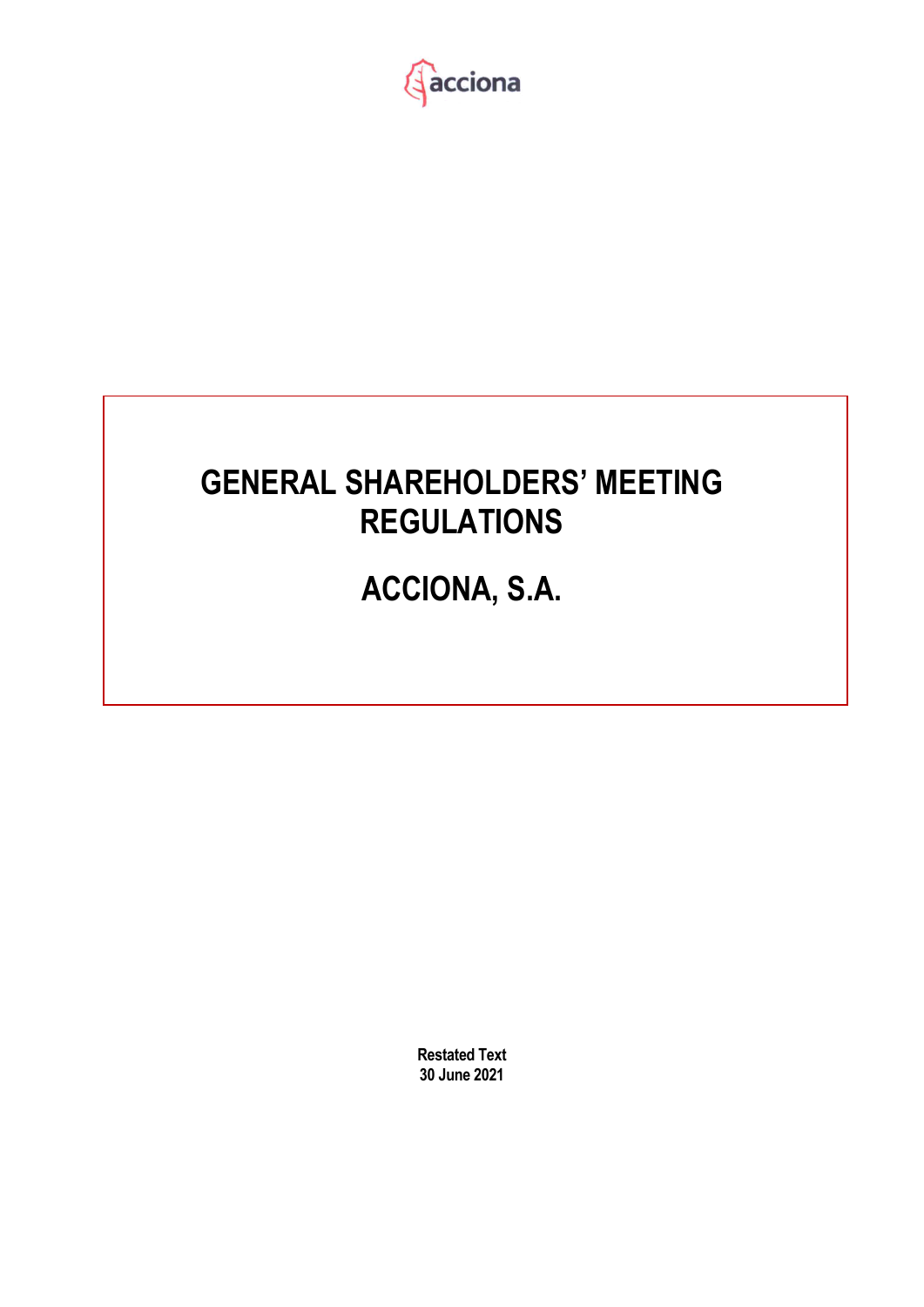## **PREAMBLE**

In compliance with the provisions of Article 512 of the Restated Text of the Spanish Companies Act, approved by Legislative Royal Decree 1/2010, dated 2 July, the General Meeting of Acciona, S.A. has approved these Regulations, which systemises and implements the rules governing the functioning of the General Meeting. These Regulations were drafted having regard to the law and Articles of Association and the recommendations of new Code of Corporate Governance for Listed Companies, as well as listed companies' best practices and the Company´s own experience.

## **TITLE I: GENERAL MEETING REGULATION**

## **Article 1. Objective**

- **1.** The objective of these Regulations (the "Regulations") is to establish:
	- The rules governing the constitution and functioning of the General Meeting as a body of the company Acciona, S.A. ("Acciona" or the "Company");
	- The rules governing the exercise of shareholders' political rights, including the rights to be informed and to attend, intervene and vote and their other legal rights in relation to the General Meeting.
- **2.** The Regulation's mission is to achieve the effective participation of as many shareholders as possible in the General Meeting by providing the necessary information and an adequate structure for the transaction of business. If Acciona decides at any time to pay a bonus for attending the General Meeting, it must first establish a stable general policy.
- **3.** By adopting the Regulation, the Company:
	- Complies with the duty imposed by the Capital Companies Act and related provisions of current law;
	- Incorporates and elaborates upon the legal mandates on corporate governance to which Acciona is subject as a listed company; and,
	- Assumes the principles and recommendations on corporate governance, as adapted to Acciona's ownership structure.

## **Article 2. Interpretation and amendment**

- **1.** These Regulations shall be interpreted in accordance with:
	- The applicable laws and regulations to which Acciona is subject at any given time;
	- The current Articles of Association at any given time;
	- The principles and recommendations on corporate governance as stipulated by the National Securities Market Commission.
- **2.** Any doubts raised about the application of the Regulation shall be resolved by the Board of Directors, the Executive Chairperson or Managing Director, informing shareholders at the first General Meeting that is held. Any doubts that arise in the course of the General Meeting shall be resolved by the Chairperson of the General Meeting, assisted by the Secretary of the General Meeting.
- **3.** The Board of Directors will propose amendments to these Regulations to the General Meeting of Shareholders when it deems necessary or advisable, attaching, when calling the General Meeting of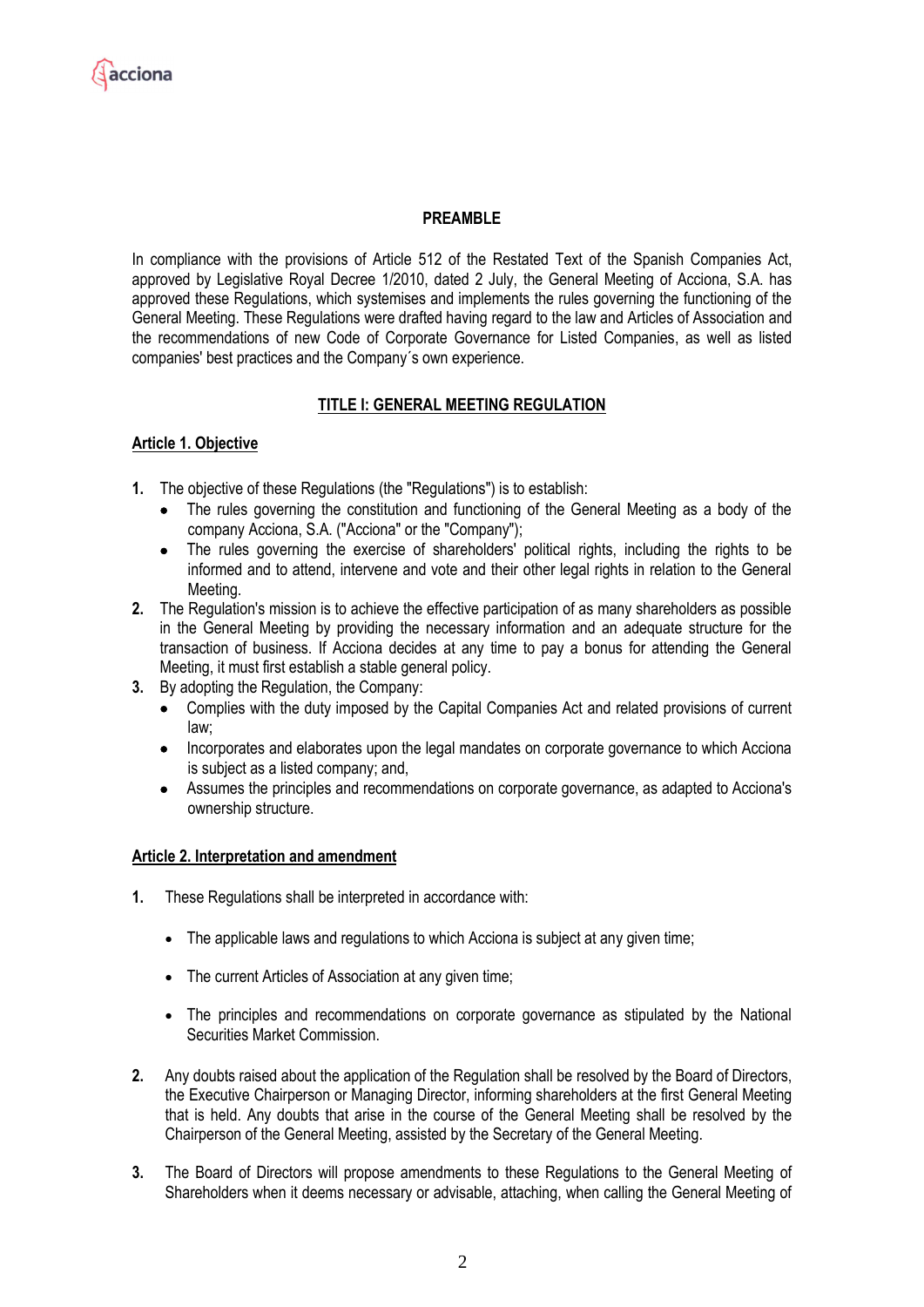

Shareholders that has to decide on the amendment, the full text of the proposal and, if it sees fit, the corresponding report justifying it.

## **Article 3. Publication**

- **1.** The Regulation shall be registered at the Mercantile Registry and it shall be posted on Acciona´s web site, where the Regulation may be accessed on-line, and it shall be notified to the National Securities Market Commission for inclusion in its public registries.
- **2.** The Company may take other action to facilitate the widest possible diffusion of the Regulation among shareholders and the investment community in general.

## **TITLE II: GENERAL MEETINGS: FUNCTION, POWERS AND TYPES**

#### **Article 4. Function of the General Meeting as a body of the Company**

- 1. The General Meeting is Acciona´s sovereign body regarding the matters attributed to it by the Spanish Corporations law, other applicable regulations and the Company´s Articles of Association.
- 2. All shareholders, including absentees, dissenters, abstainers and those who do not have the right to vote, shall be bound by General Meeting resolutions, without prejudice to their rights to challenge.

#### **Article 5. Powers of the General Meeting**

- **1.** Without prejudice to the provisions of the law and the Articles of Association, the General Meeting is empowered to resolve the following matters:
	- **a)** Approve the corporate management;
	- **b)** If appropriate, approve the separate and consolidated financial statements and decide as to the distribution of results;
	- **c)** Approve, if applicable, the non-financial information statement;
	- **d)** Appoint and remove members of the Board of Directors and ratify and revoke appointments to the Board of Directors by co-optation;
	- **e)** Approve the remuneration policy for directors in the terms envisioned by law;
	- **f)** Appoint and remove the Company's auditors;
	- **g)** Resolve to increase and reduce share capital, change the company's corporate form, merge or demerge it, or perform a general transfer of assets and liabilities, the issuance of bonds or other securities that create or acknowledge a debt claim, transfer of the company's domicile abroad and, broadly speaking, any amendment of the Articles of Association, except where the law attributes the power for any of these matters to the directors.
	- **h)** Approve the acquisition of essential assets or their disposal or contribution to another company.
	- **i)** Resolve to transfer, to dependent entities of the company, essential activities performed up to that point by the company, even where the latter retains full control over such entities;
	- **j)** Approve, acting on a report from the Audit Committee, the related-party transactions which the legislation in force at any given time stipulates fall within its remit;
	- **k)** Resolve to dissolve and liquidate the Company and any other transaction whose outcome is equivalent to liquidation of the Company;
	- **l)** Authorise the Board of Directors to increase capital;
	- **m)** Decide on the items submitted to it for deliberation and approval by the governing body.
	- **n)** approve the General Meeting Regulation and any subsequent amendments.

For the purposes of sections h) and i), the asset or activity is presumed to be essential if the volume or the amount of the transaction exceeds 25% of the total value of the assets on the last balance sheet.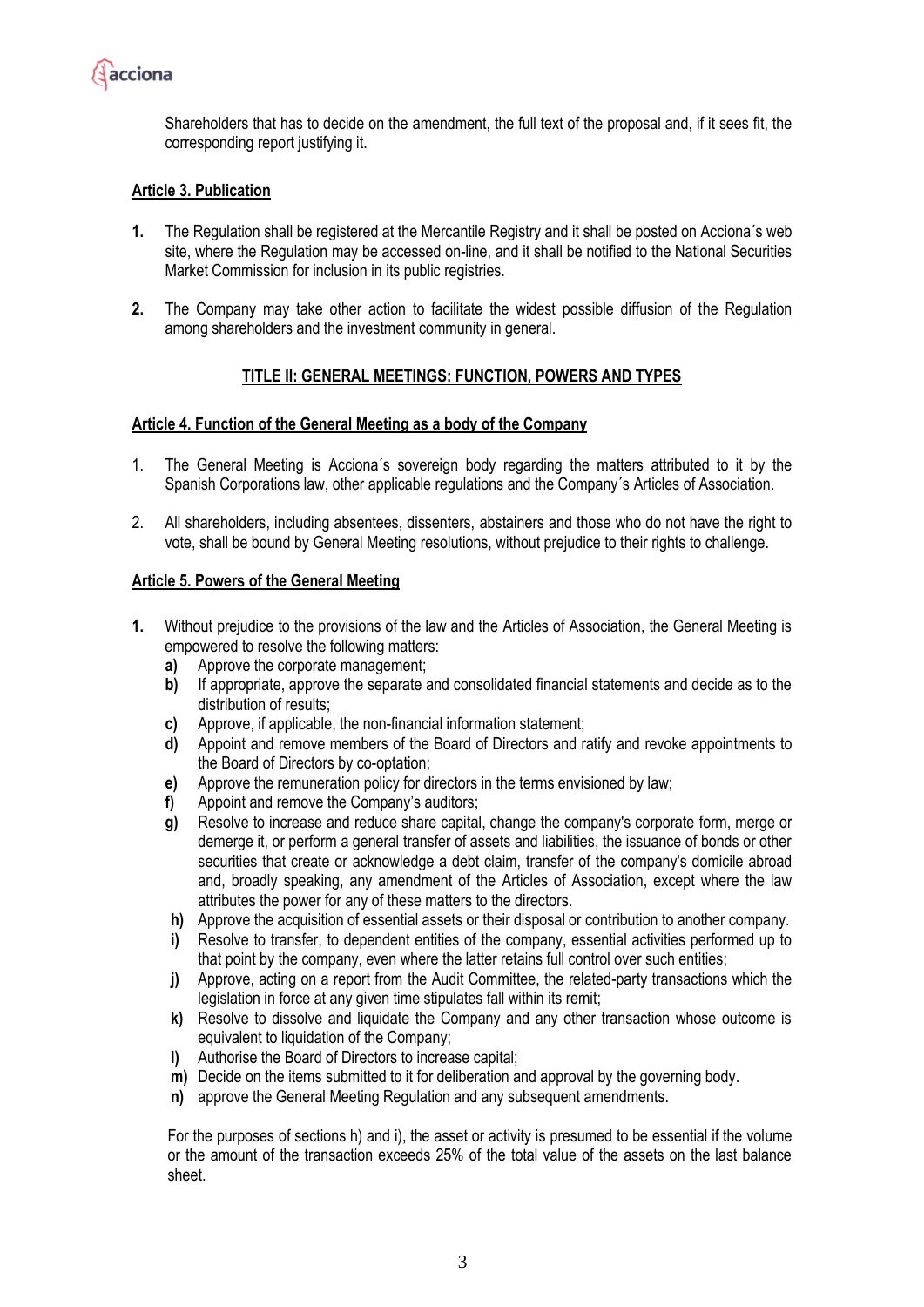

Likewise, for the purposes of the terms of section j) the General Meeting will in any event be responsible for approving related-party transactions with an amount or value equal to or greater than ten per cent (10%) of total asset items according to the last consolidated annual balance sheet approved by the General Meeting. The calculation of this threshold will be in accordance with the corresponding legal provisions.

- **2.** The General Meeting may only delegate its powers to the Board of Directors in the cases established by the Act and in these Articles of Association. The General Meeting may also empower the Board of Directors, in each specific instance, to determine whether or not the conditions to which the General Meeting has subjected the enforceability of a given resolution have been met.
- **3.** The Board of Directors and its delegated bodies are responsible for executing General Meeting resolutions, with the power to clarify details not specified by the General Meeting and, where appropriate, remedy the resolutions adopted by the General Meeting as needed to adapt them to the law.

#### **Article 6. Types of General Meetings**

- **1.** General Meetings may be ordinary or extraordinary.
- **2.** The Ordinary General Meeting must be called by the Board of Directors and must be held within the first six months of each calendar year; the agenda shall include the review of the conduct of business, the approval of the Financial Statements and the resolution on the distribution of income.
- **3.** General Meetings other than those described in the previous paragraph are considered to be extraordinary General Meetings.
- **4.** All General Meetings, whether ordinary or extraordinary, are subject to the same rules governing their functioning and powers.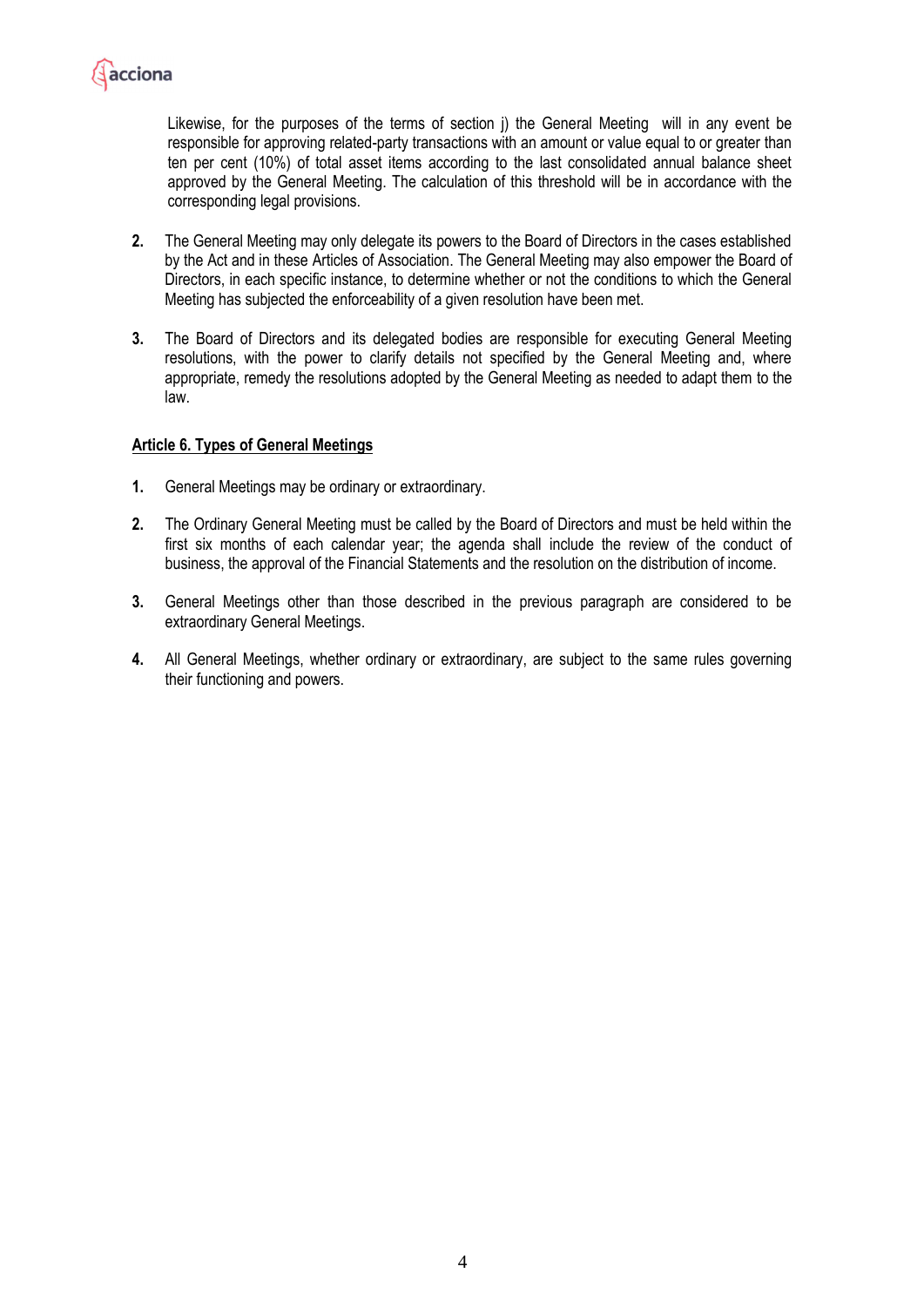

## **TITLE III: CALLING GENERAL MEETINGS**

#### **Article 7. Notice of meeting**

- **1.** The Board of Directors is responsible for calling the General Meeting.
- The General Meeting may also be called by the competent parties in the cases set out in the legislation in force.
- **2.** The Board of Directors shall call a General Meeting whenever it deems it appropriate or advisable for the company's interests.

In any case, it shall call the Ordinary General Meeting so that it can be held within six months from the close of the business year.

- **3.** Furthermore, the Board of Directors must call a General Meeting in the following circumstances:
	- **a)** Whenever shareholders who hold at least three per cent (3%) of share capital request a meeting, indicating in the request the items of business to be transacted.

In this case, the General Meeting must be called so as to be held within the two months following the date on which the request to call the meeting was made by notarial channels to the directors. The agenda of the General Meeting requested by the shareholders must of necessity include the items of business indicated in the request.

**b)** Where a tender offer has been made for the Company and the Board of Directors has issued a negative report on it.

In such a circumstance, notice of the meeting must be given as quickly as possible in order to enable the General Meeting to be held before the deadline for accepting the tender offer.

**4.** If the Ordinary General Meeting, or the one requested by the shareholders pursuant to section 3.a) above, is not called, it can be convened by the parties who are competent in accordance with the legislation in force.

#### **Article 8. Announcement of General Meetings**

- **1.** The General Meeting, whether ordinary or extraordinary, must be called by means of an announcement published at least one month before the date scheduled for the meeting. The announcement must be disseminated using, at the very least, the following media:
	- a. the Official Bulletin of the Mercantile Register, or one of the daily newspapers with the largest circulation in Spain,
	- b. the National Securities Market Commission's (CNMV) website, and
	- c. the company's website.

When the company offers the shareholders the effective option of voting via electronic means available to all shareholders, Extraordinary General Meetings may be called with advance notice of at least 15 days. The reduction in the deadline for the notice of meeting will require express adoption by the Ordinary General Meeting by at least two-thirds of subscribed capital with voting rights, and will be valid only until the date of the next meeting.

The announcement of the convening of the meeting must be submitted to the National Securities Market Commission as a regulatory disclosure no later than its publication. If the shares or other securities issued by the Company are listed on other stock markets, the announcement must also be sent to their governing bodies in accordance with their respective rules.

- **2.** The announcement must be published no later than one month before the date scheduled for the meeting at first call, or in such other time and form as may be established by law.
- **3.** The announcement must state the date and time of the meeting at first call and second call. There must be at least twenty-four hours between the first and second call dates. It must also indicate the venue where the meeting is to be held.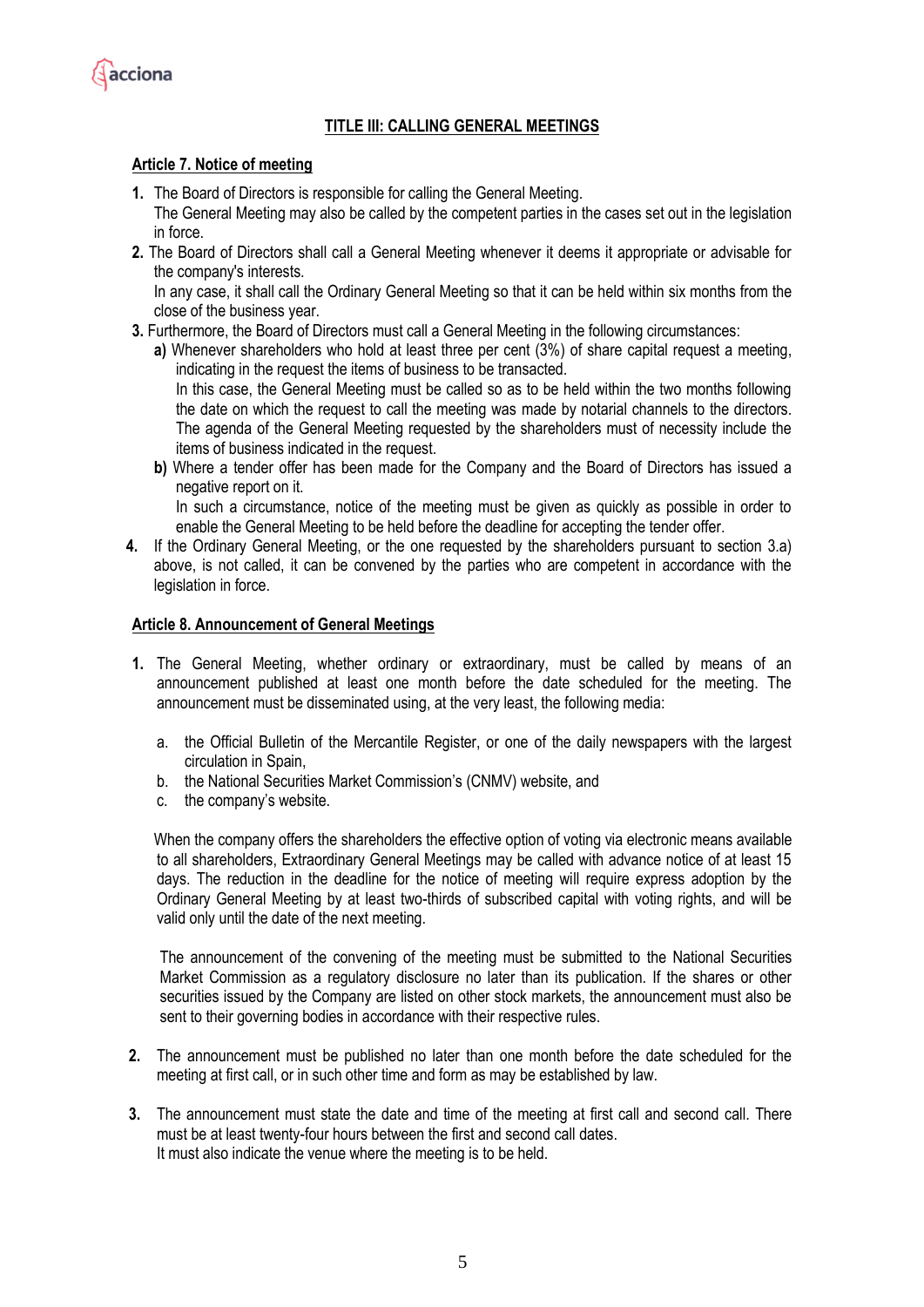**4.** The announcement must contain the Agenda of the General Meeting, clearly and concisely listing the items of business to be transacted, and identifying, where appropriate, the items on the agenda that have been included at the request of shareholders entitled to do so.

**A**acciona

- **5.** If the General Meeting is called to decide on any issue that requires the attendance of a higher quorum in accordance with the law or these Articles of Association, the notice must state which items require the higher quorum for deliberation and voting.
- **6.** The announcement must indicate that the shareholders can grant proxy for the General Meeting subject to the requirements of the law and the Articles of Association. Specifically, it must indicate how to grant proxy or vote by mail, electronic media or means of distance communication, as well as the deadline for same, in accordance with the law and the specific provisions laid down in articles 11, 12 and 13 of these Regulations.
- **7.** The announcement must explicitly indicate any specific legal or statutory right of shareholders to information concerning the General Meeting, in addition to that provided generally in article 9 of these Regulations.

The announcement must include a mention of the documents, reports and proposals that are made available to the shareholders.

The place where shareholders can access the information must be specified.

If shareholders are entitled to have the information sent free of charge by mail, that right must be stated explicitly.

The possibility of accessing the information by means of distance communication and the relevant address must also be indicated. In any event, it must be available on the Acciona website.

- **8.** The announcement of the General Meeting must be signed by the Secretary to the Board of Directors, or by another person with the power to certify Board of Directors' resolutions.
- **9.** Shareholders representing at least three per cent (3%) of share capital can request the publication of a supplement to the notice of an Ordinary General Meeting such as to add one or more items of business, provided that the new items of business are accompanied by a justification or a reasoned motion, as appropriate. This right must be exercised by means of a certified notice that must be received at the company's registered address within five days following the publication of the notice of meeting.

The supplement to the meeting notice must be published at least fifteen days prior to the scheduled date of the General Meeting.

Failure to publish the supplement to the notice within the legally provided term constitutes a cause for challenging the General Meeting.

- **10.** Shareholders representing at least three per cent (3%) of share capital, can, within the same term provided for in paragraph 2 of this section, submit reasoned motions concerning the items of business already included on, or which ought to be on, the Agenda of the meeting that has been called.
- **11.** Where, prior to the General Meeting, a shareholder so entitled elects to supplement the agenda or present additional motions, Acciona must:
	- **a)** Distribute the additional items and new motions immediately.
	- **b)** Publish the attendance card or proxy or remote voting form with the necessary changes so that the new items on the agenda and alternative motions can be voted on in the same terms as those proposed by the Board of Directors.
	- **c)** Submit all items or alternative motions to a vote and apply the same rules for voting as for those made by the Board of Directors including, in particular, the assumptions or deductions as to the outcome.
	- **d)** After the General Meeting, announce the outcome of the vote on the additional items and proposed motions.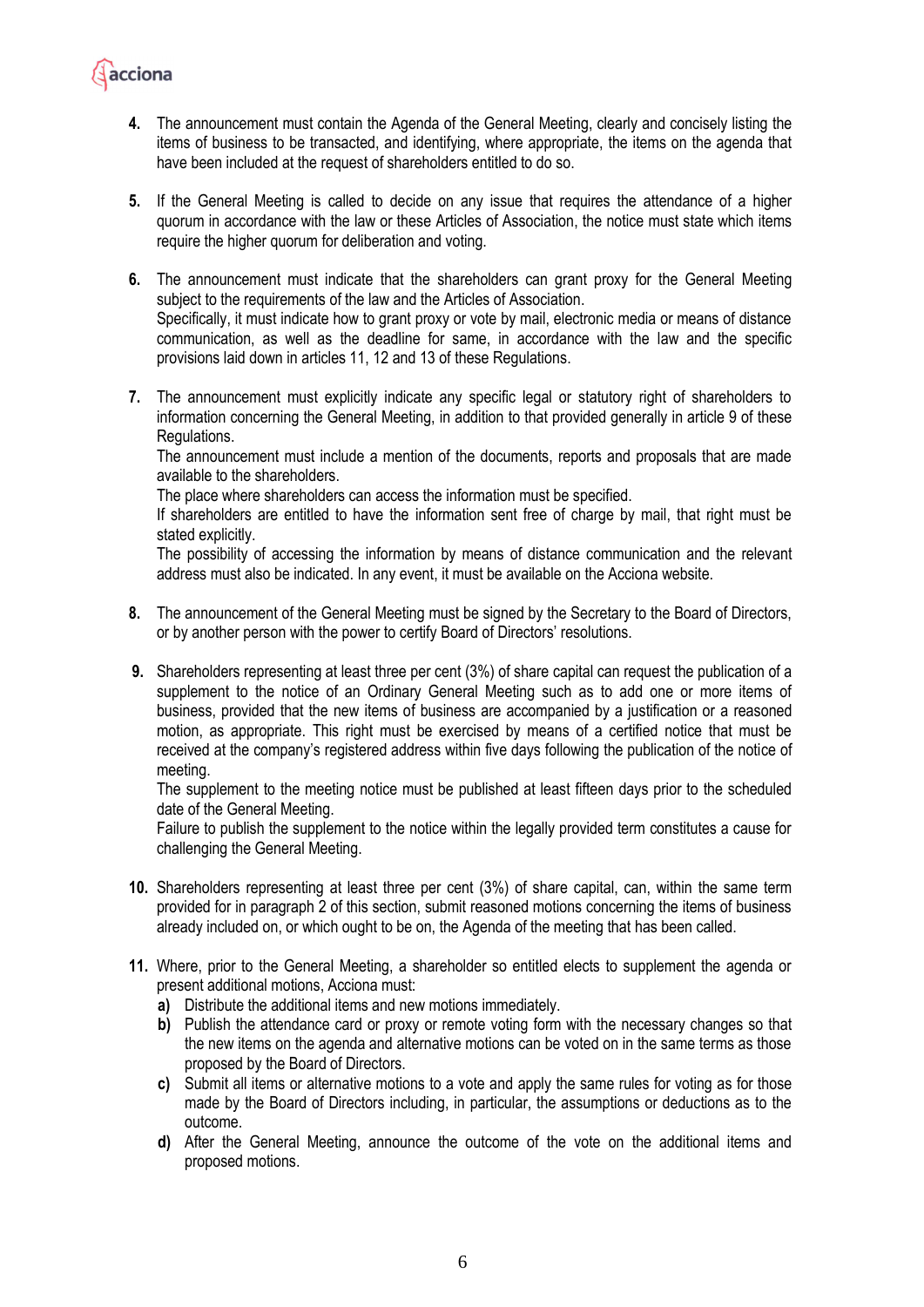

## **TITLE IV: INFORMATION FOR SHAREHOLDERS REGARDING THE GENERAL MEETING**

#### **Article 9. Information available to all shareholders**

- **1.** Relevant information for shareholders regarding the General Meeting must be posted on Acciona's website and must be accessible by distance means of communication from the date of publication of the notice of Meeting until at least the date on which the Meeting is scheduled to be held.
- **2.** The information must also be available for remittal in printed format in the cases envisaged by the law and these Regulations.
- **3.** The information must include:
	- **a)** The full text of the notice of Meeting, including the agenda;
	- **b)** The full texts of the proposed motions on every item of the agenda or, in relation to those items which are for informational purposes only, a report by the competent bodies, commenting on each item on the agenda. The motions presented by shareholders will also be included as they are received.
	- **c)** Reports by the Board of Directors, as required;
	- **d)** With respect to directors whose ratification, re-appointment or appointment is proposed to the General Meeting, the following information: (i) Professional experience and background; (ii) The director's category and, in the case of proprietary directors, the shareholder they represent or are related to. (iii) Directorships held in other companies, as well as other remunerated activities; (iv) Date of first and subsequent appointments as a director of Acciona; (v) Acciona shares and stock options owned by the director; and (vi) The proposals and reports required by current legislation.
	- **e)** The Financial Statements to be submitted for consideration by the General Meeting;
	- **f)** The non-financial information statement
	- **g)** The Auditors' Reports, when financial statements that must be or have been audited are submitted to the General Meeting;
	- **h)** An independent expert's report, when required by law;
	- **i)** Total number of shares and voting rights at the date of the notice, broken down by classes of shares, if there is more than one;
	- **j)** Any other information that the law requires to be placed at the disposal of shareholders in relation to the General Meeting or that the Board of Directors or its delegate bodies have decided to make available;
	- **k)** Contact details of the Investor Relations Department (including, at least, the postal and e-mail addresses) through which shareholders may request information or make suggestions or proposals, in accordance with the law, the Articles of Association or these Regulations; and
	- **l)** The means and procedures to be used for voting by proxy and remotely, except where the Company sends them directly to each shareholder. In the event that they cannot be published on the website for technical reasons, the Company will indicate how to obtain the paper forms, and must send them to any shareholder upon request.
- **4.** The publication of motions will not preclude their amendment prior to the General Meeting, where permitted by law.
- **5.** In addition, the website must contain any other information that Acciona deems useful to facilitate the attendance by shareholders at the General Meeting and their participation and exercise of the right to vote. This information may include, inter alia:
	- **a)** Information on how to reach the venue of the General Meeting;
	- **b)** Rules governing access to the Meeting;
	- **c)** Procedure to obtain the attendance card;
	- **d)** Instructions on how to grant proxy or vote by mail, e-mail or any other means of distance communication, in accordance with the law and these Regulations,
	- **e)** How to exercise the right to vote;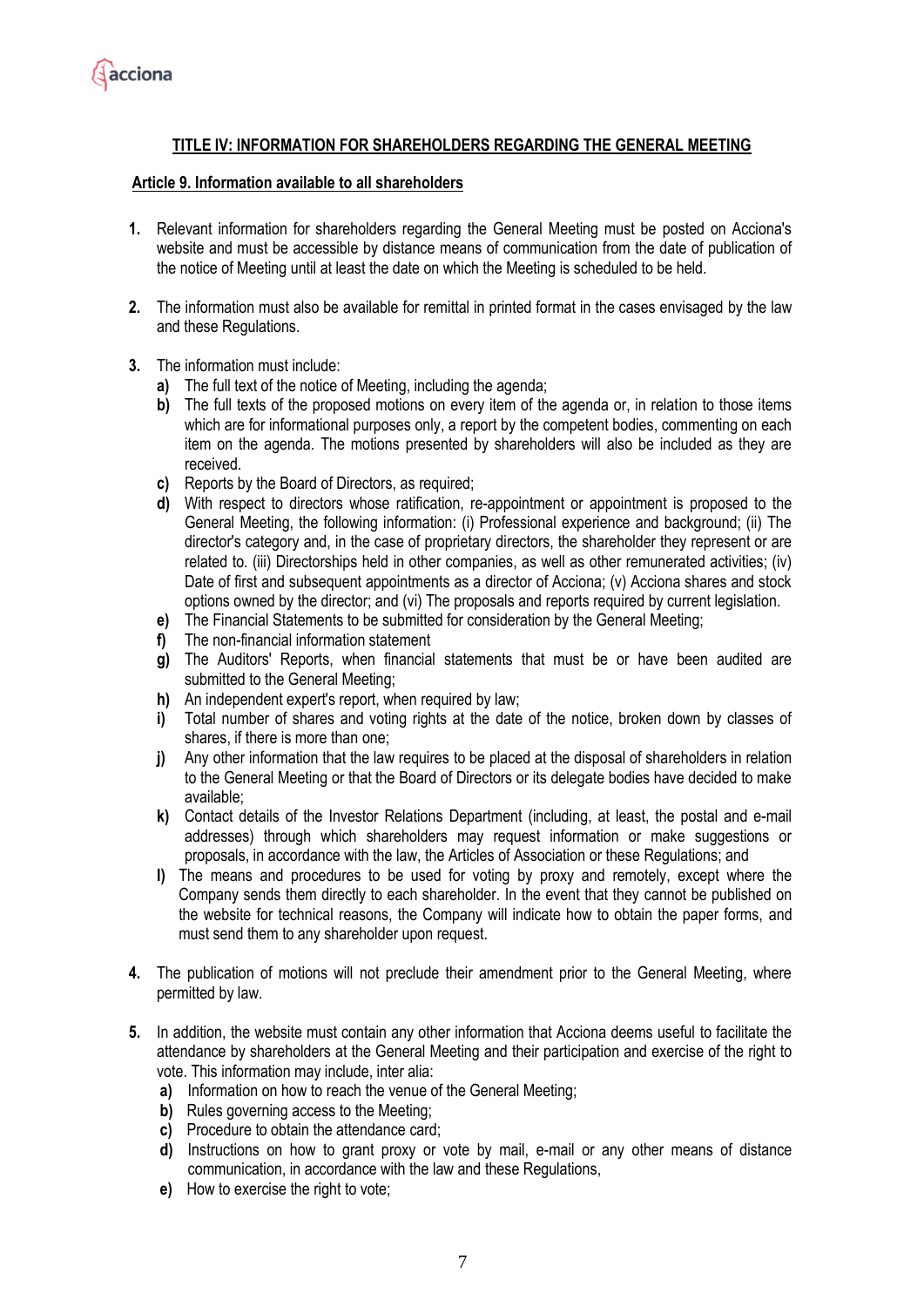

**f)** Any other information deemed relevant to follow the Meeting, such as the existence or otherwise of simultaneous interpretation or webcast of the General Meeting*,* as well as those issues related to accessibility for elderly or disabled persons to the meeting and the support at their disposal to exercise their rights of information, delegation and voting.

#### **Article 10. Information requested by the shareholder**

- **1.** Shareholders may request any reports or clarifications they see fit regarding the following:
	- **a)** items on the agenda of the General Meeting of which notice has been given, or
	- **b)** information that is accessible to the public and has been provided by ACCIONA to the National Securities Market Commission (CNMV) since the last General Meeting, as provided by law.
	- **c)** the auditor's report.
- **2.** Requests may be submitted from the time of publication of the notice of meeting until the fifth day prior to the scheduled date of the General Meeting.
- **3.** Requests for information may be made as follows:
	- **a)** in writing and delivered to the investor assistance department at the registered address, or
	- **b)** sent by post, duly substantiating the applicant's identification and his status as shareholder or, if appropriate, his powers to represent the shareholder (which powers must be deemed sufficient by the Company); or,
	- **c)** by e-mail or other written distance means, sent to the e-mail address provided by Acciona for this purpose, providing that:
		- **a.** the communication appropriately guarantees the author's identity in accordance with one of the systems set forth in article 13 of these Regulations, and
		- **b.** the applicant proves that he is a shareholder in accordance with the provisions of article 11 of these Regulations, unless the Board of Directors or its delegated bodies, at their discretion, decide that the status of shareholder is duly substantiated simply because the person requesting the information is registered as a shareholder in the most recent information available to the Company.
		- **c.** the applicant expressly accepts the use of this electronic communication system.
- **4.** The Board of Directors and, by delegation, the Managing Director, must provide the information in writing up until the day on which the General Meeting is held.

The information may also be provided by the Chairperson of the Board of Directors, the Secretary of that same body, the Board Committees and their Chairpersons, acting with the Managing Director.

The directors are not obliged to furnish the requested information in cases where:

- **(a)** The information or clarification is unnecessary to safeguard the shareholder's rights or there are objective reasons to believe it may be used for purposes unrelated to the company or that its disclosure might be detrimental to the Company or to related companies.
- **(b)** The information sought is already clearly and directly available to all shareholders on the Company's website in a question-and-answer form. In this case, the Board of Directors may limit its response to referring the shareholder to the information provided in that format.
- **(c)** when the law or the regulations so provide.

The request for information under item (a) above may not be denied if it is supported by shareholders representing at least twenty-five per cent (25%) of the Share Capital.

The Board of Directors, through the Board Secretary or any other employee who is an expert in this area, will respond to shareholder requests for information. Valid requests for information, clarifications and questions made in writing prior to the Meeting will receive a response from the Board of Directors in writing up to the date of the Meeting, which will be posted on the company's website.

**5.** The information must be communicated in writing. This information will be given to the shareholder in person at the company's registered address, or sent by post or using the same means by which the request was sent, at the Company's discretion, unless the shareholder has specified a preferred channel, provided that it is appropriate for transmitting the information in question.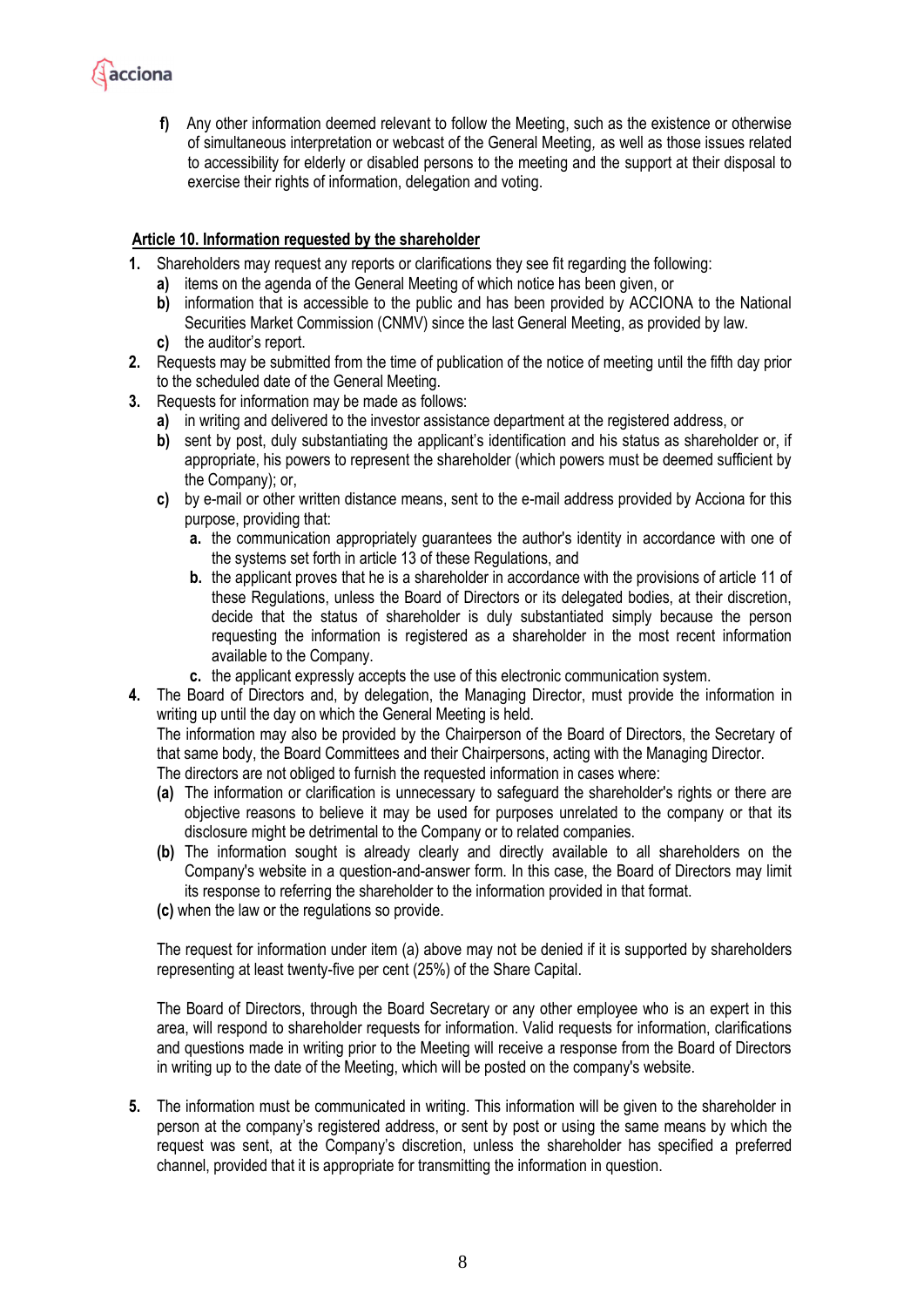

## **TITLE V: ACCREDITATION OF SHAREHOLDERS AND PROXIES AND DISTANCE VOTING**

#### **Article 11. Accreditation of status as shareholder**

- **1.** The shareholder must accredit his/her status as such (either as owner of shares or as a person entitled to exercise the rights of a shareholder according to the Articles of Association) with respect to the shares with respect to which he/she intends to attend the General Meeting. Accreditation must be performed in the form chosen by the Board of Directors or its delegate bodies from among those envisaged in these Regulations, as indicated in the notice of Meeting.
- **2.** The notice may also establish the deadline for accreditation. If no deadline is expressly established, accreditation must be performed no later than 17.00 hours on the third day prior to the date on which the General Meeting is scheduled to be held at first call. The Board of Directors may set a deadline closer to the date of the Meeting.
- **3.** Accreditation of the status as shareholder will be performed via (i) the Acciona attendance card issued to the shareholder by Acciona or, if permitted and indicated in the notice of the call to Meeting by the Board of Directors or its delegate bodies, (ii) the certificate of shareholder status, or (iii) the attendance card for the General Meeting issued by the Depositaries, provided that each such method complies with the following characteristics:
	- **a)** Acciona attendance card: issued by Acciona itself and made available, in the registered office, to the shareholders who, within the period established for that purpose, have accredited their status as such by one of the means referred to in the following two sections;
	- **b)** Certificate of shareholder status: issued, at most, six months prior to the date on which the General Meeting is scheduled to be held at first call, by the entity responsible for the share registry book or by a member firm of the securities registration, settlement and clearing systems which is a depositary of the shares of Acciona ("Depositaries"), Acciona being entitled to demand that the certificate or the shares be deposited or blocked until the General Meeting concludes;
	- **c)** Depositary attendance card: issued by a Depositary for the specific General Meeting.
- **4.** In any case, shareholders are entitled to attend the Meeting provided that they accredit that they are registered in the book entries of the firm responsible for the share registry book or the Depositary at least five calendar days prior to the date on which the Meeting is scheduled to take place, by means of a nominative document issued by one of those entities, except where Acciona is informed of the loss of shareholder status between this time and the calling to order of the General Meeting.
- **5.** Acciona's personnel may check whether the shareholder who has accredited his/her status more than five days in advance is still a shareholder on the fifth day prior to the date scheduled for the Meeting at first call, or on a date between the two, according to the list of registered shareholders drawn up by the entity responsible for the share registry book on the date in question or at the time the Meeting is called to order.

The right to attend the General Meeting will not be granted to accredited shareholders who do not appear on the list, except where it is demonstrated that the share ownership or voting rights were acquired between the date on which the list was closed and the date the Meeting is held.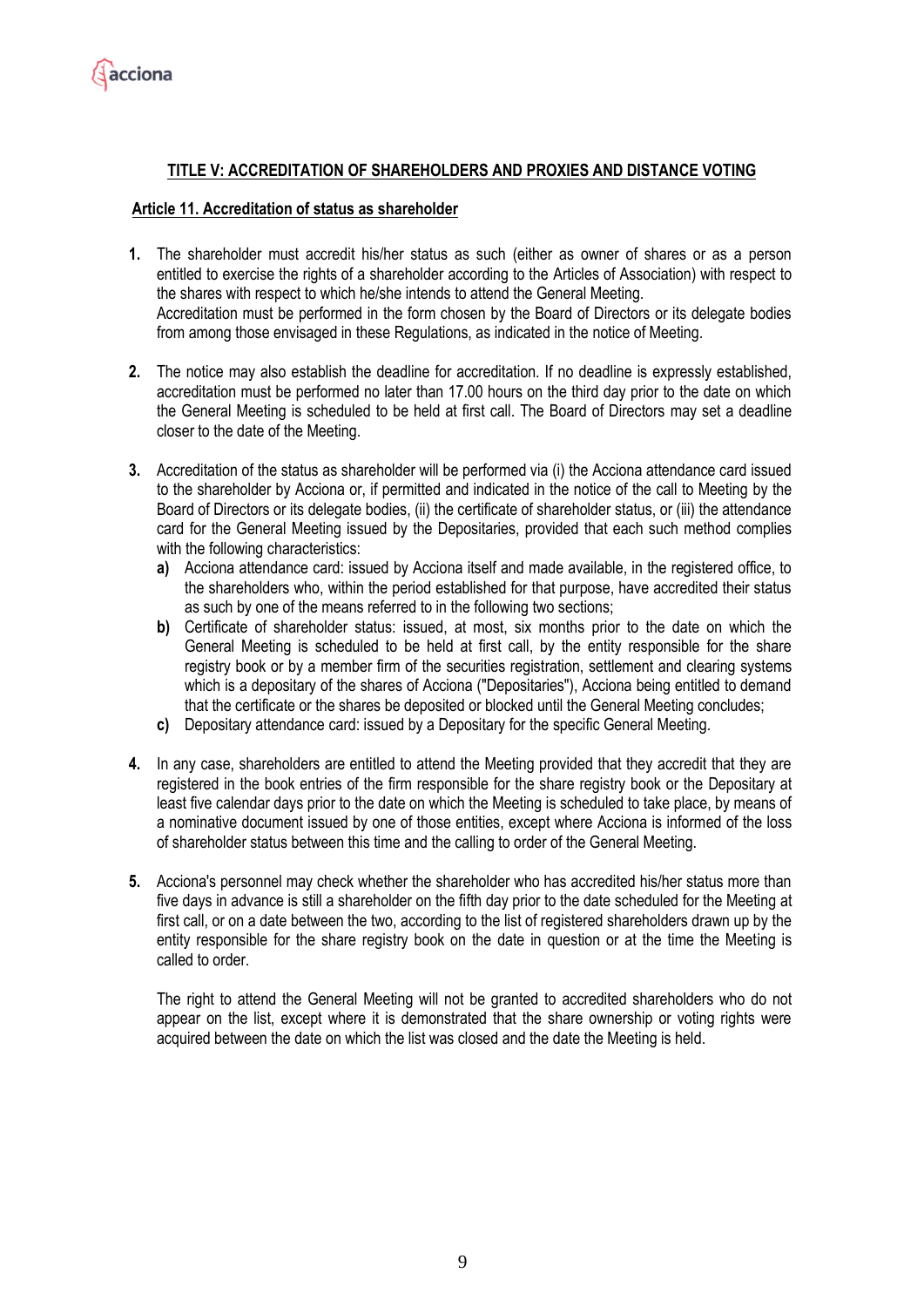## acciona

- **6.** The Company or a third party appointed by it, will be entitled to obtain the information that enables it to determine the identity of the shareholders from the central securities depositary, in order to communicate with them directly and facilitate the exercise of their rights and their involvement in the Company. This information will include, at least: a) their name and contact details; including the full address and, if available, the shareholder's email and, in the case of legal persons, their unique identifier, such as the legal identity identifier (LEI) or, if it does not have one, its registration number or tax identification number, b) the number of shares held; and c) if the Company so requests, any of the following details: the classes of shares and, when available, the date it acquired the shares. Any other personal data will be supplied when it is necessary to enable the Company to identify its shareholders and communicate with them.
- **7.** The website will display, on a permanent basis, the requirements and procedures that Acciona will accept to accredit share ownership, the right to attend the General Meeting, and the exercise or the delegation of the right to vote. Those requirements and procedures will be interpreted in such a way as to favour attendance and the exercise of shareholder rights and their application in a nondiscriminatory way.

#### **Article 12. Formal requirements and deadlines for granting proxies and for postal voting (by mail, e-mail or any other means of remote communication)**

- **1.** Shareholders may grant proxies or vote by mail, e-mail or any other means of remote communication, according to the provisions of this Article.
- **2.** The granting of proxies and the casting of votes by mail, e-mail or any other means of remote communication shall be admitted if the physical or electronic document thus sent are received by Acciona in its registered office five days prior to the date set for the General Meeting. The Board of Directors may establish a shorter notice period, reducing it as much as possible bearing in mind technical possibilities and orderly processing. In any case, it shall not be later than 17.00 hours on the second day prior to the date on which the General Meeting is scheduled to be held at first call.
- **3.** The proxy or vote thus cast must comply with the general requirements of the law and of these Regulations and, in particular, those applicable to the public solicitation of proxies.
- **4.** If the proxy or vote is communicated by post, it must be accompanied by:
	- **a.** Accreditation of ownership of shares, attaching the original or a certified copy of the relevant document in accordance with Article 11 above; and,
	- **b.** Accreditation (i) of the identity of the shareholder and (ii) that the proxy or vote corresponds with his/her will. For that purpose, the document containing the proxy or vote must be signed by the shareholder and the signature must be witnessed by a notary public. Notarial legitimation shall not be required if the Board of Directors resolves not to demand it, by so stating in the notice, on the condition that the proxy or vote is stated in the original attendance card issued by a Depositary. The Board of Directors may require, by so stating in the notice, that the attendance card be accompanied by a photocopy of an official document of identification of the signatory. If the shareholder is a legal entity or individual being represented by a third party, the Board of Directors may also require, by so stating in the notice, that the attendance card on which the proxy or vote is stated be accompanied by a copy of a public instrument or of the original of the private document evidencing the powers of the proxy who signs the attendance card on behalf of the shareholder.
- **5.** If the proxy or vote is communicated by e-mail or by any other means of remote communication:
	- **a.** The identity of the shareholder and the authenticity of the content of the message must be accredited by means of a recognised electronic signature or any other system of identification recognised by Acciona at any given time in accordance with Article 13 of these Regulations; and,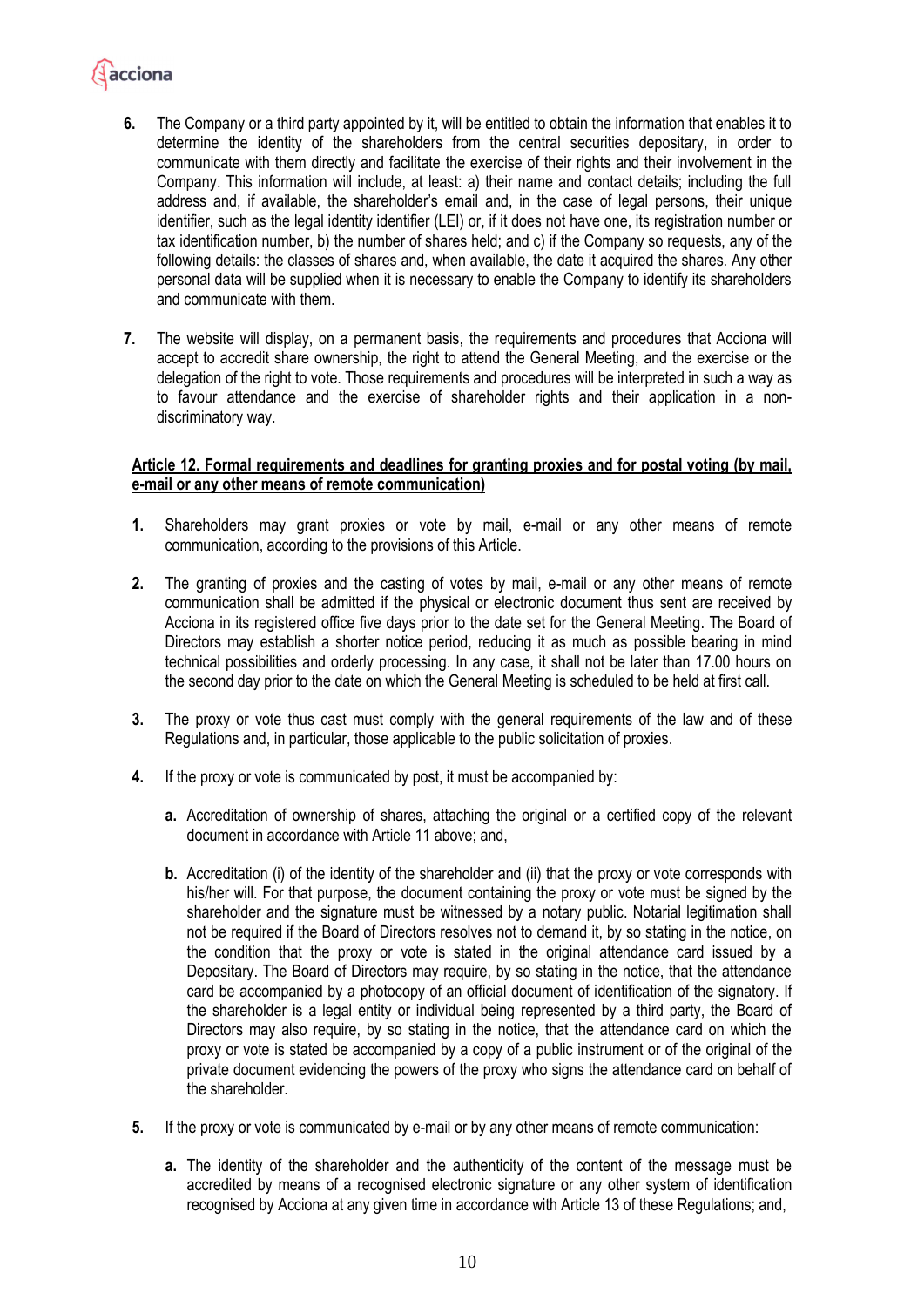

- **6.** In the case of electronic or distance voting, the Board of Directors may require that the vote be cast using the form or file posted on Acciona´s web site from the date of publication of the notice.
- **7.** Votes cast by these means must indicate clearly and unconditionally if they are votes in favour, votes against or blank votes, or abstentions, with regard to each of the proposals made by the Board of Directors relating to the various items on the Agenda. In the event there are resolutions proposed by parties other than the Board of Directors, the vote may also refer to them in the same clear unconditional terms.
- **8.** Shareholders who cast their vote by mail, e-mail or any other means of remote communication in accordance with these Regulations shall be considered to be in attendance at the General Meeting for the purposes of the quorum and determining the majority vote.
- **9.** Attending the General Meeting in person shall revoke any proxy or vote previously communicated to Acciona by mail, e-mail or any other means of remote communication.
- **10.** Other forms of remote communication shall be understood to include communication via the Internet with Acciona´s web site to download, complete and return the forms available on the web site for the purposes of granting proxies or casting votes in relation to a General Meeting. The Board of Directors may recognise any other means of remote communication by so stating in the notice, provided that the identity of the person granting the proxy or voting by this method is duly guaranteed.

## **Article 13. Accreditation of identity and of the authenticity of the communication in correspondence by e-mail or other distance means of communication**

- **1.** Shareholders with the right to attend who wish to vote in General Meetings by electronic or other distance methods envisaged in the Articles of Association and these Regulations must accredit their identity by means of:
	- **a)** A recognised electronic signature obtained from a body that provides certification services recognised by the Board of Directors or its delegate bodies; or,
	- **b)** Any other system (involving keys, devices or other) that has been recognised by the Board of Directors or its delegate bodies, established by Acciona itself, by the entities responsible for securities bookkeeping, or by third parties.
- **2.** The entities providing certification services whose electronic signatures are recognised by Acciona and any other systems of identification established or accepted by Acciona are those that appear at any given time on the list at the end of these Regulations, drawn up at any given time by the Board of Directors or its delegate bodies.
- **3.** Shareholders may, at any time, even prior to the publication of the notice of Meeting, accredit their identity to Acciona and request the keys, devices or any other instruments, other than the electronic signature, arranged by Acciona so that they are subsequently recognised by the systems (of Acciona or third parties) for identifying shareholders, granting proxies and voting, as envisaged in section 1 above, when the General Meeting is called.
- **4.** For the purposes of recognition of the shareholder and of the shares with the right to attend that he/she owns and of the means which evidence it, the shareholder must, in all cases, accredit his/her identity and accredit or prove his/her status as a shareholder entitled to attend the Meeting, in accordance with Articles 11 and 12 above.

## **Article 14. Indirect shareholders**

**A**acciona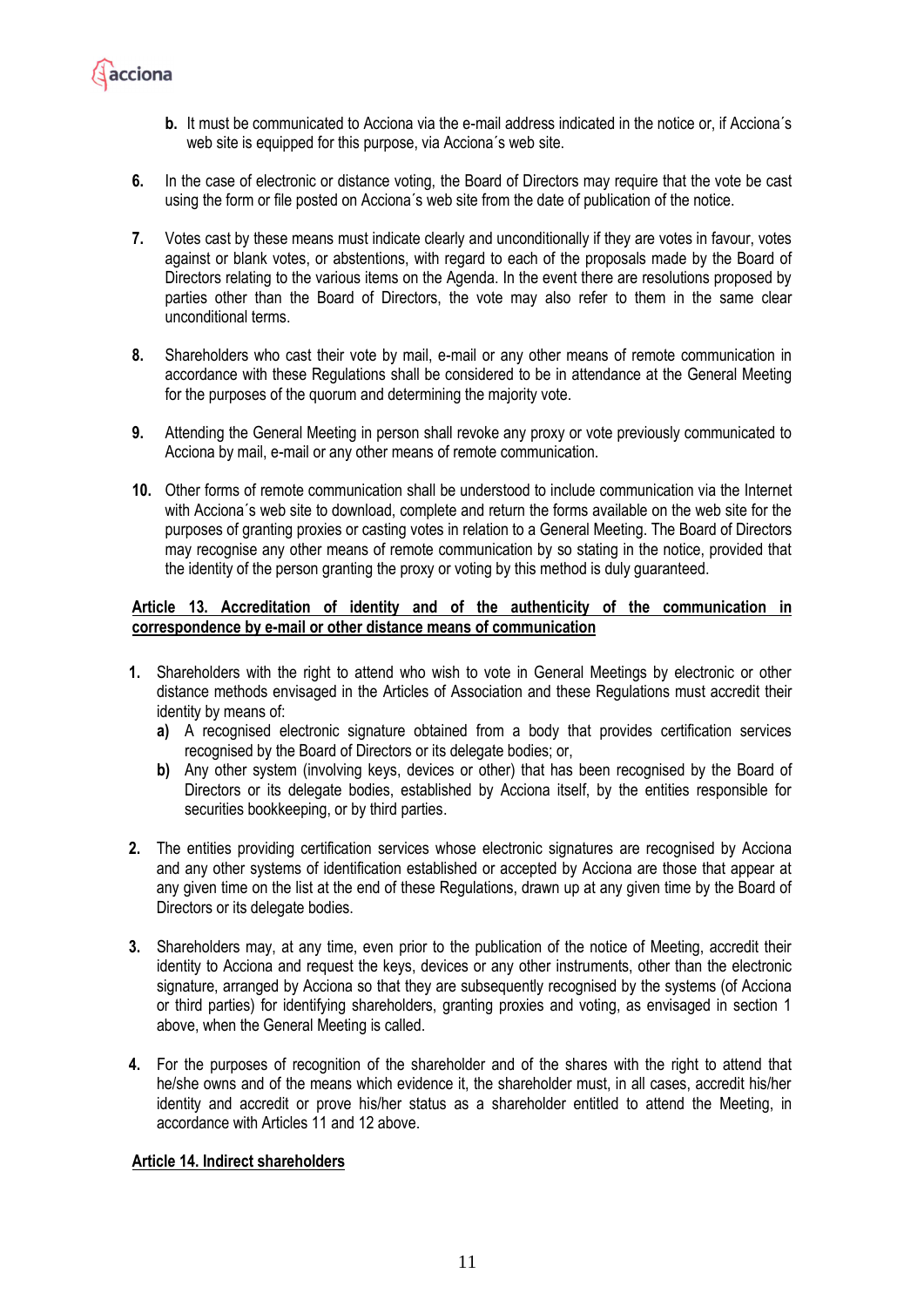

- **1.** Acciona will only recognise as shareholders with the right to attend those shareholders who are registered, as the owner of shares or as being entitled to exercise the right to vote, in the registers of the entity or entities responsible for share bookkeeping or the Depositaries.
- **2.** In the event that the shareholder holds the shares on behalf of one or more third parties, those third parties will not be entitled to attend and vote except as representatives of the registered shareholder and only if the latter grants proxy to them in the form envisaged by these Regulations.
- **3.** A single shareholder who is duly accredited as such but is acting for the account of third parties may vote fractionally in accordance with his/her clients' instructions; likewise, so may a legal person that is a shareholder appoint two or more representatives that are direct shareholders of that shareholder. Moreover, the intermediary can delegate the vote to each of the end beneficiaries or third parties designated by them. Intermediary entities authorised as shareholders will also relay the information related to the exercise of the rights that they have received directly from the end beneficiaries or from other intermediary entities to the Company or the third party designed by it, without delay.
- **4.** In the event the person authorised as a shareholder by virtue of the share bookkeeping of the shares is an intermediary entity that safeguards the shares on behalf of the end beneficiaries or another intermediary entity, the Company or a third party designated by it can ask the intermediary entity directly for the identity of the end beneficiaries, or do so indirectly via the central securities depositary, in accordance with the law.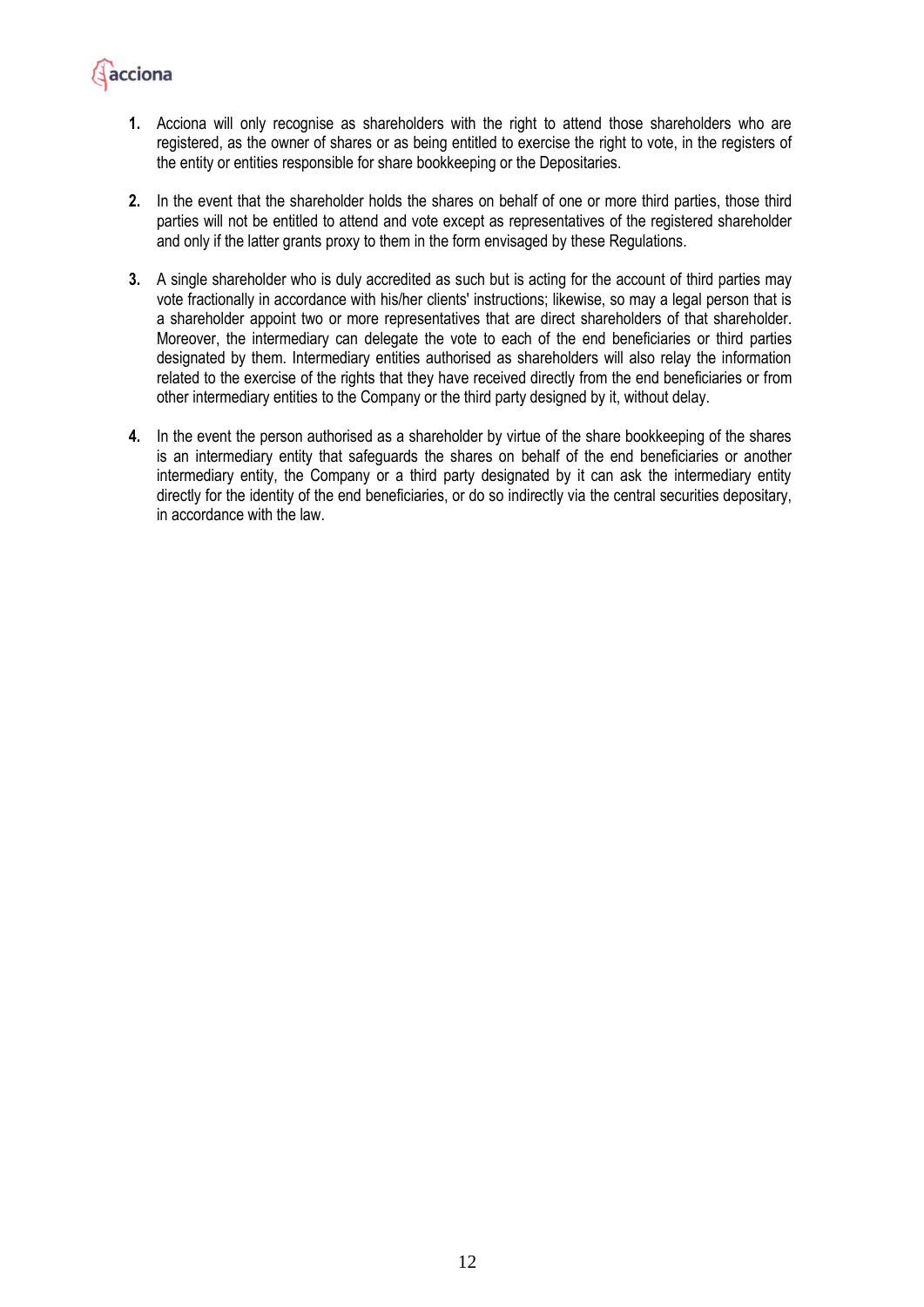

## **TITLE VI: HOLDING GENERAL MEETINGS Chapter I: ATTENDANCE AND REPRESENTATION**

#### **Article 15. Right to attend**

- **1.** All shareholders are entitled to attend the General Meeting provided that they own at least sixty (60) shares of Acciona and that these are registered in the corresponding accounting register in accordance with Securities Market law 24/1988, dated 28 July, and other applicable legislation. Shares may be grouped for these purposes.
- **2.** Acciona´s directors are obliged to attend General Meetings.
- **3.** The Chairperson of the General Meeting may authorise any person he/she deems appropriate to attend the Meeting. In particular, in order to divulge information about General Meetings and the adopted resolutions as broadly as possible, the Chairperson may allow the business press and financial analysts to attend General Meetings. Any media professional who attends the Meeting for these purposes must be accredited.
- **4.** The Chairperson may provide for the General Meeting to be recorded by audiovisual means or to be transmitted via Internet or the media.

#### **Article 15bis. Attendance via electronic means and Meetings held via electronic means only**

- **1.** The General Meeting may be held in the following ways: physical attendance only, physical attendance with the possibility of attending via electronic means or via electronic means only.
- **2.** According to the terms of article 18.5 of the Articles of Association and the Spanish Companies Act, when the Board of Directors envisages this possibility and it is so established in the announcement, the shareholders entitled to attend the General Meeting may do so remotely, via electronic means and simultaneously, in a manner in which they are recognised and identified, and issue their remote vote electronically while the Meeting is being held.

The Board of Directors will determine, when calling each General Meeting and in view of the state of the art and proper guarantees of security, the legal basis that facilitates and guarantees attendance via electronic means, and assess the possibility of organising attendance with the meeting via electronic means.

- **3.** Likewise, in accordance with the terms of the Articles of Association and if the Board of Directors so decides, attendance at the General Meeting of Shareholders can also be via electronic means only, that is, without the physical attendance of shareholders or representatives, in which case it will be considered held at the registered office and the minutes will be taken by a notary public. In addition to the provisions contained in the applicable legislation, the Articles of Association and in these Regulations in relation to a General Meeting held via electronic means only, it will also be necessary that the shareholders can delegate or exercise their vote on the proposals contained on the agenda in advance, whether by post, electronic means or via other means of remote communication.
- **4.** In this regard, and if the Board of Directors establishes the possibility of attending the Meeting via electronic means, it will state in the announcement the terms, form and means of exercising the rights of the shareholders envisaged by the Board of Directors electronically, in line with the law and the provisions of the Articles of Association, to allow the proper conduct of the General Meeting of Shareholders, as well as the instructions they will have to follow to do so.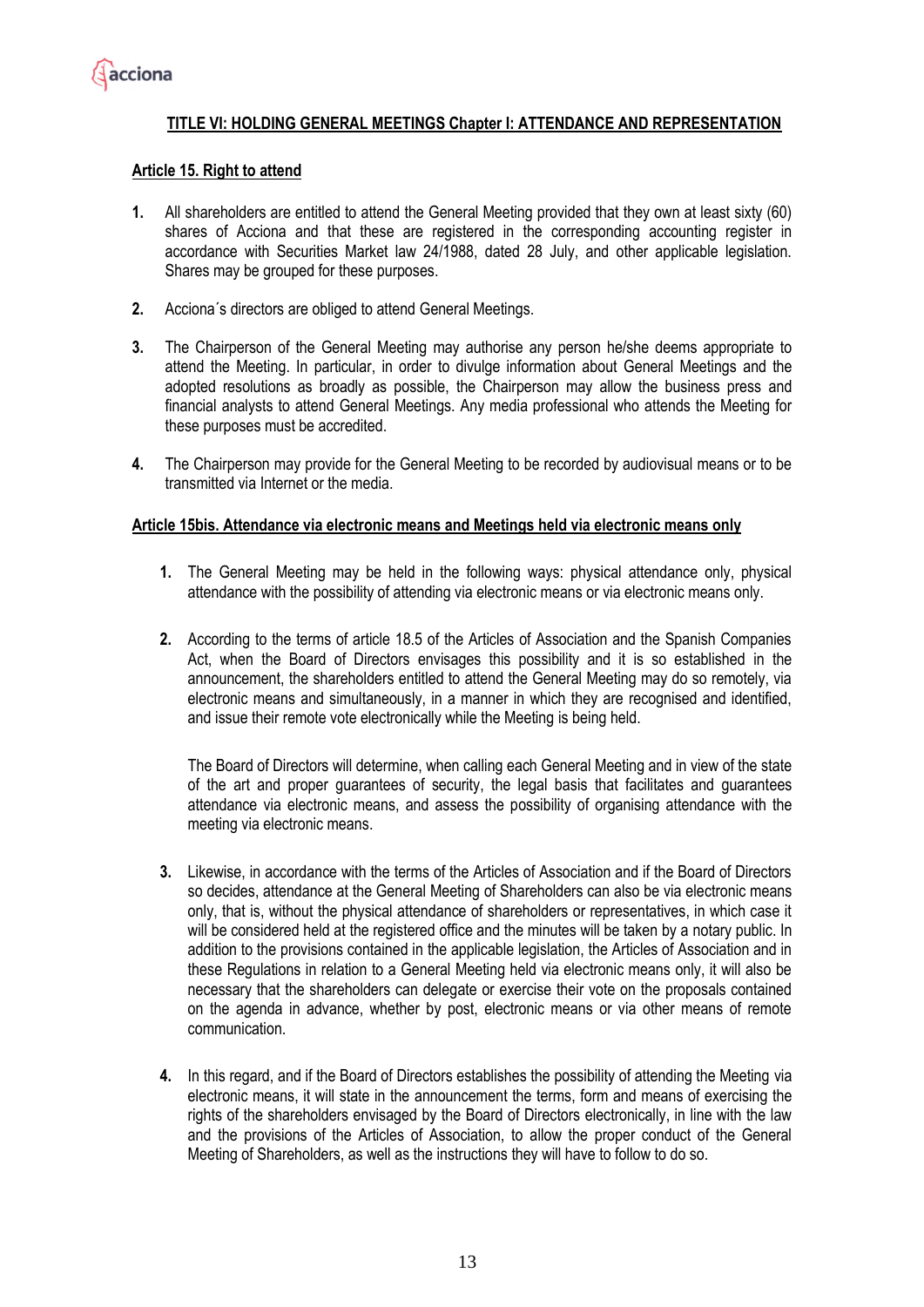

- **5.** Shareholders wishing to attend the General Meeting of Shareholders and exercise their rights will identify themselves via recognised electronic signatures obtained from an authority that provides certification services that is recognised by the Board of Directors.
- **6.** Moreover, the announcement may stipulate, if so decided by the Management Body, that any interventions and proposed resolutions those intending to attend via electronic means plan to submit be sent to the Company before the Meeting is constituted. The replies to those shareholders attending the General Meeting of Shareholders electronically and that exercise their right of information in the course of the meeting will take place during the course of the meeting and, in any event, in writing, within a term of seven days following the General Meeting of Shareholders.
- **7.** Those shareholders who wish to attend via electronic means or vote via remote communication means, if any of these means of remote communication were envisaged in the announcement of the Meeting, will have to accredit their identity and status as shareholder in the form and within the terms stipulated by the Management Body in the announcement. Attendance at a General Meeting held via electronic means only cannot be made subject to registering more than one hour prior to the envisaged start of the meeting.
- **8.** The Board of Directors may ask shareholder for any additional means of identification it considers necessary to verify their status as shareholders and guarantee the authenticity of attendance via electronic means, as well as establishing and updating the means and procedures envisaged in this article.
- **9.** The interruption of communication, due to technical circumstances or for reasons of security derived from supervening circumstances, cannot be invoked as unlawful deprival of shareholder rights, or as grounds for challenging the resolutions adopted by the General Meeting of Shareholders.
- **10.** Attendance via electronic means by a shareholder or his/her representative will be equivalent in all respects to physical attendance at the General Meeting of Shareholders, meaning that persons attending electronically will be subject to the same rules on voting and the adoption of resolutions, adapted to timeframes and characteristics envisaged for each of the forms of attendance, and on revocation of prior delegations envisaged in the Articles of Association and these Regulations for shareholders or representatives attending physically and they will be considered present for calculating the corresponding quorums.

## **Article 16. Proxies**

- **1.** Attendance of shareholders who are legal persons via whoever holds the power to represent them notwithstanding, any shareholder who is entitled to attend may be represented at the General Meeting by one or more persons, who need not be shareholders. Proxies shall be granted in a written, signed document or by mail, e-mail or any other means of remote communication recognised by Acciona, as provided for in Article 12 of these Regulations.
- **2.** In all cases, proxies are specific to each General Meeting and shall always be revocable.
- **3.** Attendance by the principal at the General Meeting, whether in person or through voting by mail, email or any other means of remote communication envisaged in Article 12 of these Regulations, shall revoke any proxy that he/she may have granted to a third party.
- **4.** As an exception, persons accredited to be the spouse, ascendant or descendant of the principal, or who are empowered in a public instrument to administer all assets the principal owns in Spain, will be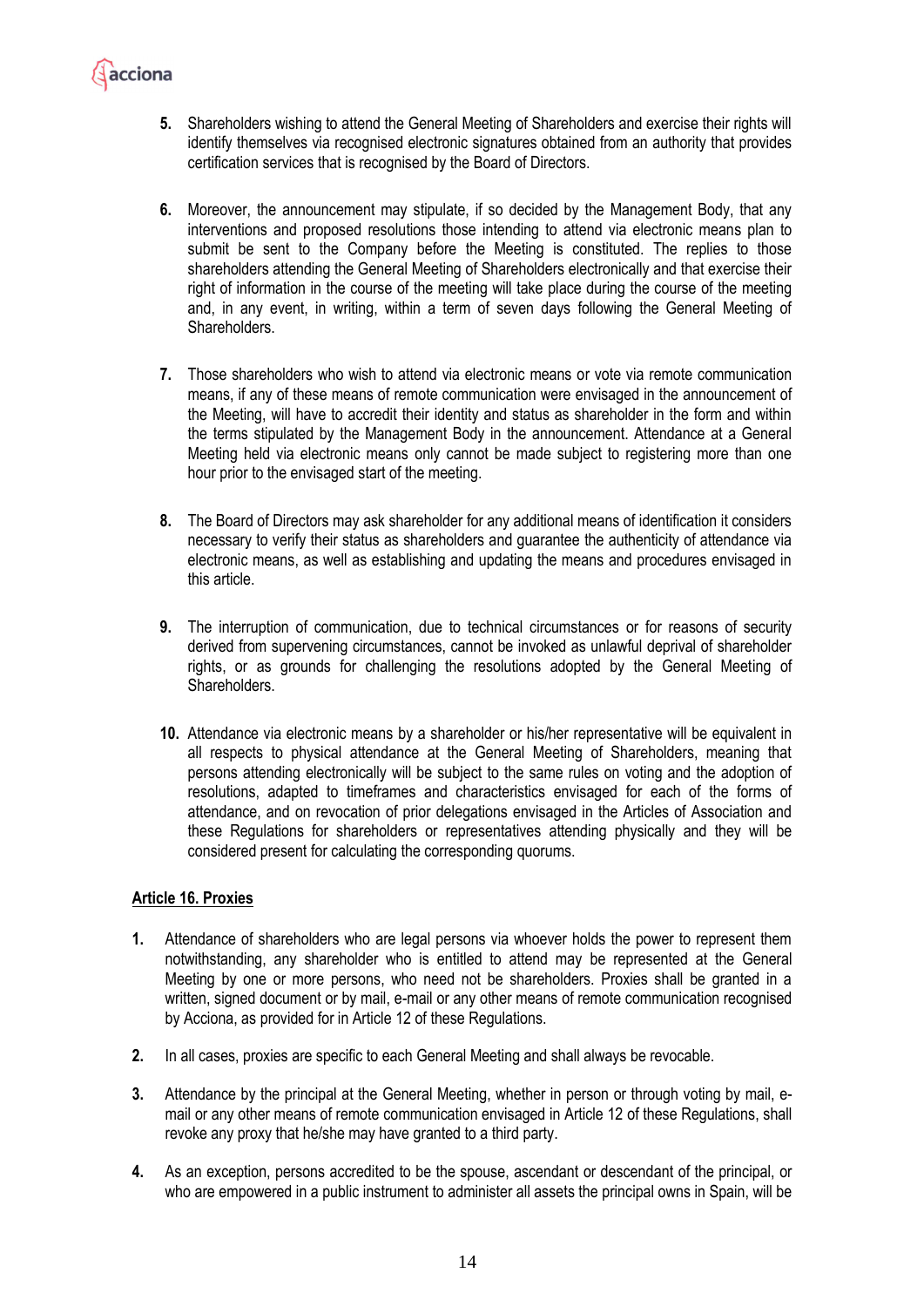

accepted as proxies. These circumstances shall be accredited by presenting the documentation that sufficiently accredits the relationship or the public instrument.

- **5.** The special power of attorney and, as appropriate, prior notification, shall not be demanded from the proxy legally held by the governing bodies of legal persons and fund managers and other institutions. Accreditation or proof to Acciona´s personnel shall be sufficient.
- **6.** In the notice, the Board of Directors may demand that the proxies of shareholders referred to in section 1 of this Article must be communicated to the Company, with the identity of the proxy, before 23.59 hours on the day before the date on which the General Meeting is scheduled to take place.
- **7.** Other provisions which may be included in the announcement of the General Meeting notwithstanding, if the representation was validly granted pursuant to the rules in force and these Regulations, but does not include instructions on exercising the vote or if doubts arise regarding the recipient or scope of the representation, it will be understood that (i) the delegation is made in favour of the Chairperson of the Board of Directors, Vice-chairperson, coordinating Director or Secretary of the Board, in this order; (ii) it refers to all the items on the agenda of the General Meeting of Shareholders, (iii) it opts to vote in favour of all the proposals formulated by the Board of Directors and (iv) it covers any items that may arise that are not on the agenda, in relation to which the representative will refrain from voting, unless he/she has reason to decide that voting for or against those proposals would be more favourable for the interests of the principal.
- **8.** The provisions of the foregoing paragraph notwithstanding, in the event the representative finds him- /herself in a conflict of interest situation, in the absence of express instructions from the represented shareholder, it will be understood that the representative as also designated as representatives, severally and in succession, the Chairperson of the General Meeting of Shareholders and, if he/she is in a conflict of interest situation, Vice-chairperson, coordinating Director or Secretary of the Meeting, in this order, and if they are all in a conflict of interest situation, the Vice-chairperson of the Board of Directors.

The above is established notwithstanding whether or not the information on the conflict of interest was provided to the representative of the shareholder before he/she was appointed.

#### **Article 17. Public solicitations of proxies**

- **1.** A public proxy will be understood to exist where more than three shareholders are represented by a single person, whether a director of Acciona, depository or any third party. Representation by family members or legal representatives, whether organic or institutional, pursuant to sections 4 and 5 of the preceding article will not be considered for these purposes.
- **2.** Representation by public proxy must be formalised in accordance with any format established or approved by the National Securities Market Commission (CNMV) that is binding for Acciona.
- **3.** In all cases of public proxies, the power of attorney must contain or be accompanied by the agenda, the request for voting instructions and the way in which the principal wishes to vote or the way in which to vote, where the principal does not give explicit instructions. The power of attorney may also contain the request for instructions and the orders that the representative must follow, either expressly or tacitly, with regard to other decisions not included on the agenda but which may, by law, be decided at the General Meeting.
- **4.** If express or subsidiary voting instructions have not been given, either because they are not stated in the corresponding document or because the General Meeting is going to resolve on matters which, by law, do not have to be included in the Agenda and are not envisaged in the proxy, the proxy must vote in the way he/she believes is most favourable to the interests of the shareholder he/she represents.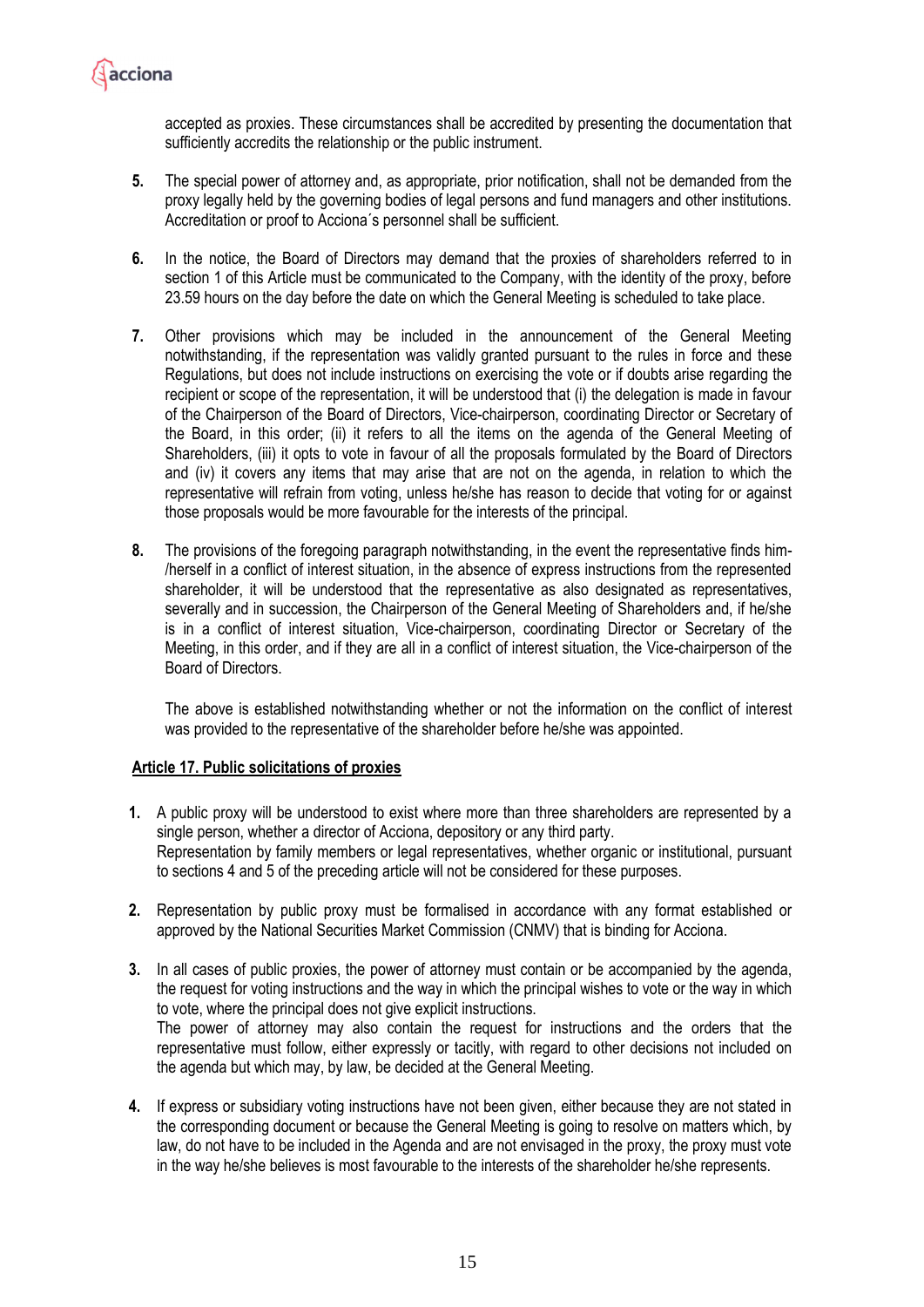

- **5.** Where the principal gives voting instructions, the proxy may depart from them if circumstances arise which were not known at the time the instructions were given and the principal's interests are in jeopardy.
- **6.** Directors of Acciona or other persons that represent shareholders by virtue of public proxies cannot exercise the voting right corresponding to the shares represented on those items of the agenda, or not included on the agenda but transacted during the session as permitted by law, with which the director who is a representative is in a conflict of interest. To anticipate the possibility of a conflict, the proxy may be granted alternatively and subsidiarily to other people.

The following decisions, inter alia, are considered to be affected by this restriction:

- **a)** their appointment or ratification as director;
- **b)** their dismissal, removal or resignation as director;
- **c)** derivative suits brought against this person; and
- **d)** the approval or ratification, as appropriate, of corporate operations with the director in question, with companies controlled by this person or which he/she represents, or with persons acting on his/her behalf.
- **7.** This restriction will not apply when the principal has specified in the proxy form the way in which the representative must vote, whether expressly or by identifying the proposals to be approved by reference.
- **8.** Public proxies will not prevent the unrestricted exercise of the proxy's voting rights with regard to his/her own shares or those held by virtue of legal, organic or institutional representation.
- **9.** The representative must provide the shareholder with detailed information on any conflict of interests, in accordance with the provisions of current legislation.

## **Chapter II: CONSTITUTION OF THE MEETING**

#### **Article 18. Venue of the General Meeting**

- **1.** The General Meeting will be held in the municipal district in which the company is domiciled or in the municipal district of Madrid, with the Board of Directors, when calling each meeting, deciding the venue at which the meeting is to be held, within the parameters indicated. If the announcement does not state the venue of the meeting, it will be understood that the Meeting will be held at the registered address.
- **2.** General Meetings held via electronic means only will be considered to have been held at the registered office.
- **3.** In addition to the venue at which the General Meeting is to be held, as stated in the announcement, Acciona may specify other venues or facilities connected with it via videoconference allowing the recognition and identification of the persons attending, permanent communication between the persons attending regardless of where they are located, the intervention of any one of them with the knowledge of the others and the casting of votes by each one.

The persons attending at any of the duly equipped venues or facilities will, for all purposes pertaining to the General Meeting, be deemed as attending the meeting.

The meeting will be deemed to have been held at the principal venue.

**4.** The Board of Directors may, at the request of any shareholder or person attending the General Meeting, provide simultaneous translation systems and adopt measures to facilitate access for disabled shareholders and the elderly to the hall where the General Meeting is being held as well as the necessary support for casting their vote.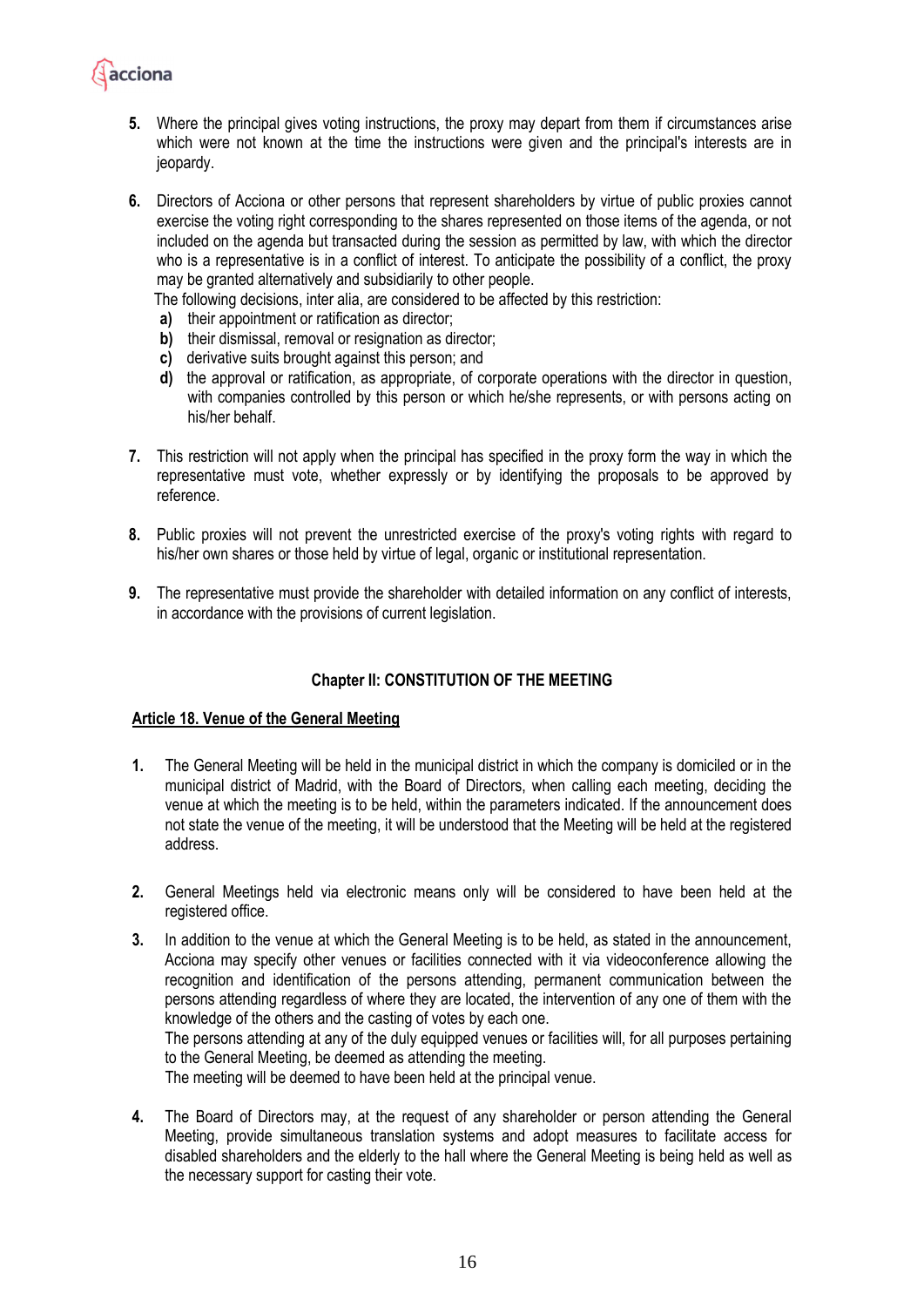

**5.** The Board of Directors and its delegate bodies may establish any measures of supervision and protection, including access control systems, as appropriate to ensure the security of those attending and that the General Meeting is held in an orderly fashion.

#### **Article 19. Quorum of the General Meeting**

- **1.** The General Meeting, whether ordinary or extraordinary, will be quorate at first call if the shareholders present or represented by proxy own at least twenty-five per cent (25%) of the subscribed voting capital. At second call, the Meeting will be quorate regardless of the percentage of capital in attendance.
- **2.** Notwithstanding the above:
	- **(i)** (i) The General Meeting requires a quorum of sixty-seven per cent (67%) of subscribed voting capital at first call, or sixty-two per cent (62%) at second call, in order to resolve on any of the following matters:
		- **a)** Amendments to the Articles of Association, apart from the change of registered office, capital increases, broadening of the corporate purpose, and capital reductions, where required by law.
		- **b)** Change of corporate form, merger, demerger, liquidation or dissolution of the Company, except in the event that the dissolution is obligatory in accordance with the law.
	- **(ii)** With regard to a change in registered office, capital increase, broadening of the corporate purpose, overriding or limiting of the pre-emptive subscription right, issuance of debentures or bonds, when the General Meeting is empowered to do so, the issuance of warrants or options (alone or linked to debentures) and of preference shares, and a capital reduction, where required by law, the General Meeting will be quorate at first call when sixty-seven per cent (67%) of the subscribed voting capital is in attendance and, at second call, when fifty per cent (50%) of the subscribed voting capital is in attendance.
- **3.** The same percentages as are established in the preceding paragraph will apply when, in the cases of a capital increase or the issuance of debentures, bonds, warrants or preference shares, the General Meeting grants authorisation, or delegates the power, to pass such resolutions to the Board of Directors.
- **4.** If the quorum reached is sufficient to resolve on certain items on the Agenda but not on others, the General Meeting will be held to deliberate and resolve solely on those matters for which there is a sufficient quorum.
- **5.** Any absences that arise once the General Meeting has been declared quorate will not affect the quorum.
- **6.** The presence of the members of the Board of Directors will not be required for the Meeting to be deemed quorate.

#### **Article 20. Chair and Board of the General Meeting**

- **1.** The General Meeting Platform shall consist of the members of the Board of Directors, the Secretary of the Board of Directors or the person acting as Secretary in relation to the Meeting, designated by the Meeting itself, and the notary public, if one is engaged to take the Minutes of the General Meeting (this will be necessary in the event of a Meeting held via electronic means only).
- **2.** The General Meeting shall be chaired by the Chairperson of the Board of Directors or, in his absence, by the Vice-Chairperson (or, if there are several Vice-Chairpersons, the one who is senior, according to the order established by the Board of Directors)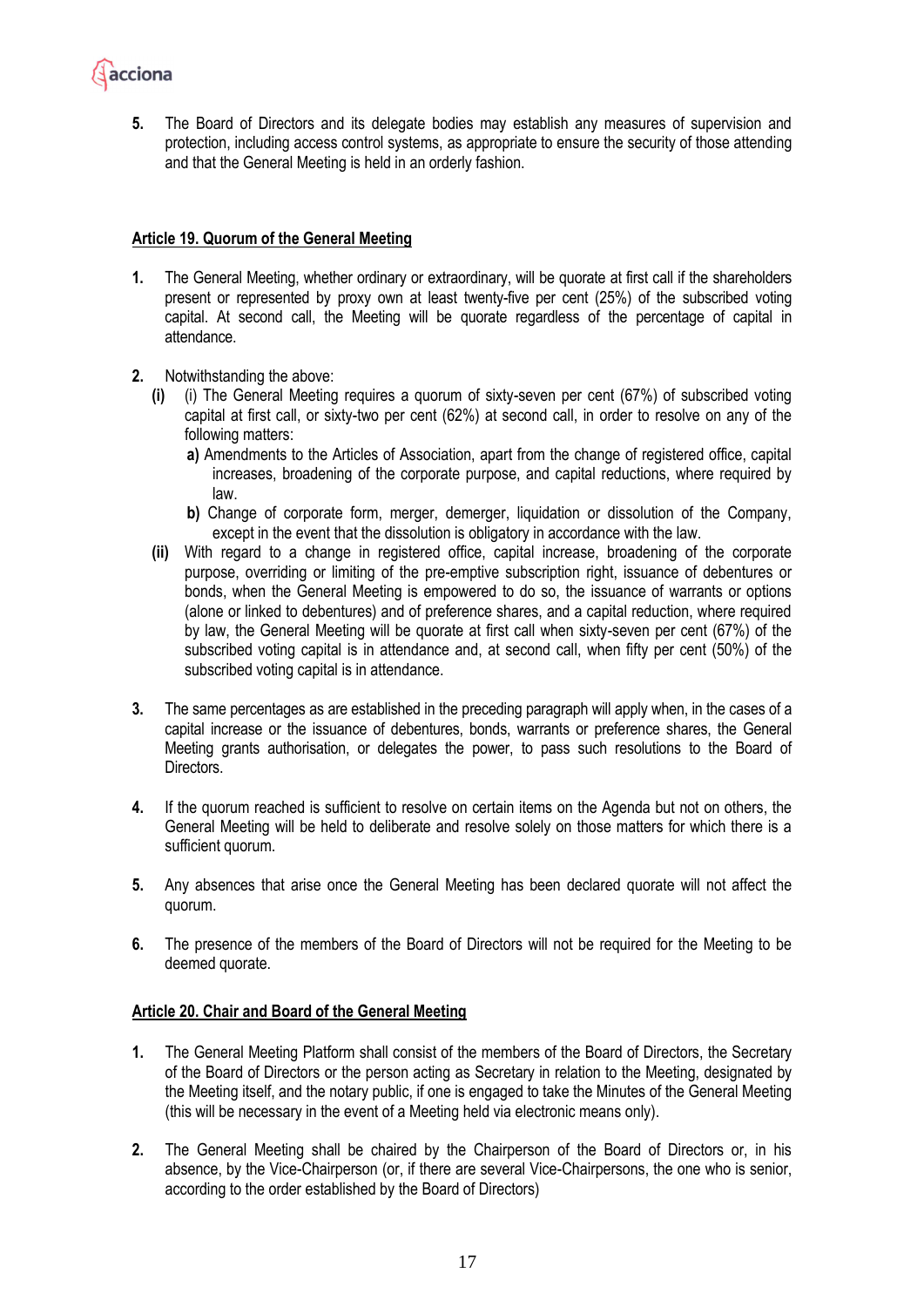- **3.** In the event that neither the Chairperson nor any of the Vice-Chairpersons attend the Meeting in person, the Meeting shall be chaired by the shareholder present in person who owns the largest number of shares with voting rights.
- **4.** The Chairperson of the General Meeting shall be assisted by the Secretary. The Secretary of the General Meeting shall be the Secretary of the Board of Directors or, in the event that he/she is not present in person, the Vice-Secretary. Failing that, the Secretary shall be the person designated by the Chairperson of General Meeting in each case.
- **5.** It is the Chairperson's responsibility to verify that the General Meeting is quorate, chair the deliberations by ordering the debate and putting items to the vote when he/she deems they have been sufficiently discussed, organise the vote, announce the results, close the Meeting and, in general, exercise all the powers, especially those of keeping order, that are necessary for the proper conduct of the Meeting.
- **6.** The Chairperson, even when present at the Meeting, may delegate the Chair to the member of the Board of Directors he deems appropriate or to the Secretary, who shall perform these duties on behalf of the Chairperson. The Chairperson may resume his/her functions at any time.
- **7.** If, for any reason, the Chairperson or the Secretary have to leave during the General Meeting, they shall be substituted in accordance with the provisions of the preceding sections.

## **Article 21. Attendance list**

**A**acciona

- **1.** The identification of the shareholders present by means of examining and accepting the accreditation of their identity and status as shareholders shall commence sufficiently in advance of the time announced for the start of the General Meeting, unless indicated otherwise in the notice of Meeting. The process shall conclude at the time indicated for the Meeting to commence in order to draft the attendance list.
- **2.** The attendance list shall be drafted before discussing the items on the Agenda.
- **3.** The Secretary of the General Meeting shall draft the attendance list subject to the criteria of the Chairperson or, if it is so resolved, of the Board of Directors, regarding the recognition and admission of shareholders to the General Meeting.
- **4.** The attendance list shall specify: (a) The name of the shareholders present (including those who have issued their vote by mail, e-mail or any other means of remote communication envisaged in these Regulations) and those represented by proxy, with the identity of their proxy holders; (b) The number of shares held by those present or represented.
- **5.** This list shall indicate the total number of shareholders present and the number of shareholders represented, as well as the share capital owned by both categories. The number of shareholders in attendance who do not have voting rights shall be indicated separately. If the General Meeting takes place in various venues as provided for in the Articles of Association and these Regulations, the share capital present or represented in each location shall be indicated.
- **6.** The Chairperson of the Board of Directors may stipulate that the Secretary be assisted by two or more scrutineers to draw up the attendance list. The scrutineers shall be designated by the Chairperson.
- **7.** The Chairperson of the Board of Directors is empowered to determine the validity of the proxies and legitimacy of the suspension of voting rights of those shareholders who are in breach of the regulations governing tender offers.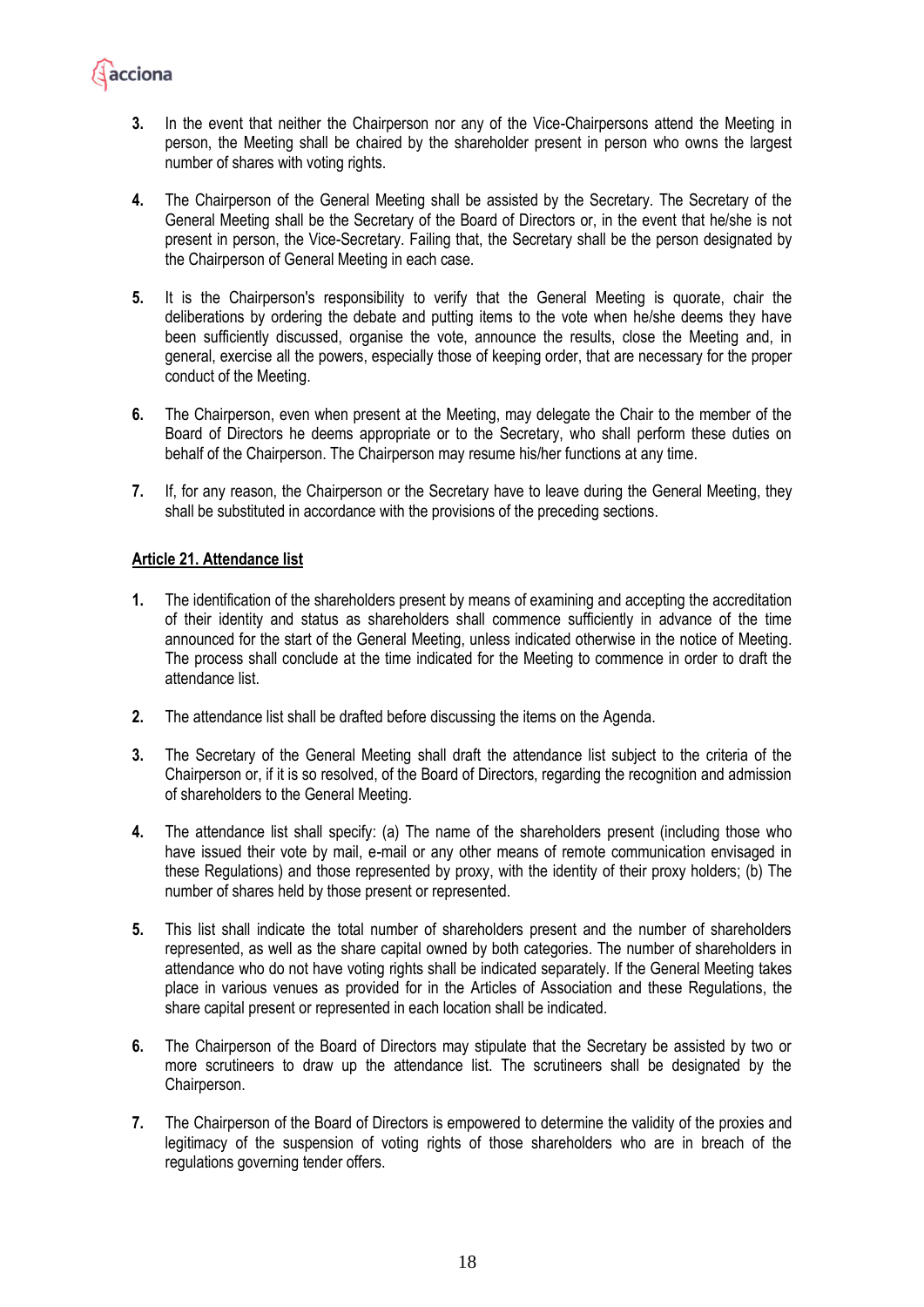

- **8.** The attendance list shall be placed at the disposal of the shareholders who so request at the start of the General Meeting.
- **9.** If the attendance list is not included at the start of the Minutes of the General Meeting, it shall be attached as an annex signed by the Secretary and countersigned by the Chairperson. The attendance list may also be created by means of computer software, as provided for in Article 98.2 of the Mercantile Register Regulation.

#### **Article 22. Declaration of the General Meeting as quorate**

- **1.** Before declaring that the General Meeting is quorate, the Chairperson shall announce the definitive or provisional data relating to the number of shareholders with voting rights present, indicating the percentage of capital they represent, with a breakdown of the percentage corresponding to shareholders present and shareholders represented. If these figures are indicated to be provisional, the definitive data shall be provided to the Meeting prior to discussing the items on the Agenda.
- **2.** Alternatively, the Chairperson may declare the General Meeting to be provisionally quorate and the session to be open, thus allowing the speeches and comments to commence, postponing the declaration of attendance figures, the constitution of the Meeting and the distribution of the attendance list until it has been concluded.
- **3.** If the quorum of the General Meeting does not allow resolutions to be adopted on all items of the Agenda, the Chairperson shall make this clear. The deliberations and voting shall be limited to the items on the Agenda for which the Meeting is quorate.
- **4.** Once the General Meeting has been declared quorate, the Chairperson shall invite those present to state if they have any reservations or objections regarding the data given and the valid constitution of the Meeting. Any such statements shall be made to the Secretary to be recorded in the Minutes to the Meeting. In the event that a notary public is engaged, the Chairperson shall invite the notary public to ask those present if they have any reservations or objections regarding the Chairperson's statements as to the number of shareholders and the percentage of capital present. In the event of there being reservations or objections, the notary public shall record them in the Minutes, indicating the name of the person(s) who voiced those opinions.

## **Chapter III: CONDUCT OF THE MEETING**

#### **Article 23. Interventions by Shareholders**

- **1.** Once the Meeting has started, the Chairperson shall decide upon the opportune moment, which must be before resolutions are voted on, to recognise any shareholders who wish to participate in the debate on the items of the agenda.
- **2.** All shareholders attending the General Meeting shall be entitled to participate in the debate on the items of the Agenda.
- **3.** The Chairperson may demand that those shareholders who wish to intervene, verbally or in writing, identify themselves and state their number of shares to the personnel designated by the Company to attend to them.
- **4.** The Chairperson shall establish the rota for speeches, and the shareholders shall speak in the order indicated by the Chairperson.
- **5.** Shareholders may intervene to request information, make any proposals that are legally admissible, or to make any other statement.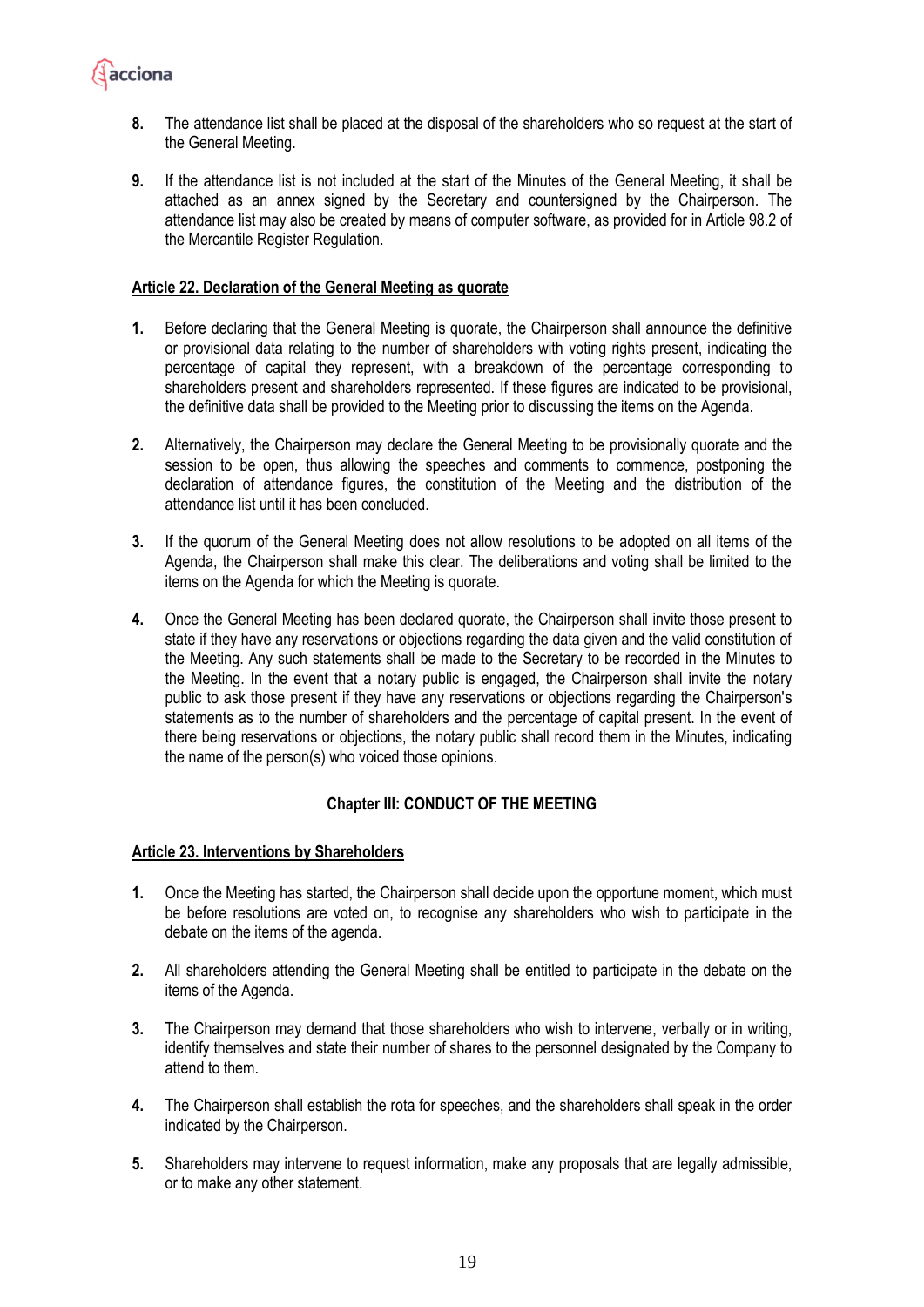

The Chairperson, or the Secretary or Vice secretary, under the Chairperson request, will read the questions submitted by persons attending via electronic means.

**6.** The right to intervene shall be subordinate to the measures which the Chairperson may establish to ensure that the debate is conducted in a fair, flexible and relevant manner while respecting the rights of those present.

The Chairperson may rule that items be grouped together for the purposes of the debate, limit the time for each speech to a maximum of no less than three Minutes, establish turns or intervention via electronic means and close the list of speakers after granting shareholders a reasonable period of time to request a turn.

The Chairperson shall be empowered with the following competencies to organise the speeches so that their content is confined to business to be transacted in the General Meeting and their form and extension respects the rights of the other shareholders to intervene, participate and vote:

- **a)** Ask participating shareholders to clarify the items that were not sufficiently explained during their speech;
- **b)** Limit the time of Shareholders' speeches when he/she considers that the subject has been sufficiently discussed or, if appropriate, extend the time initially assigned to a shareholder;
- **c)** Moderate Shareholders´ speeches, asking them to confine their comments to the Agenda and observe the rules of decorum, or call them to order when they are obstructive or seek to disrupt the normal course of the Meeting;
- **d)** Withdraw the right to speak when the allotted time has elapsed or the shareholders persist in their conduct despite the admonishments envisaged in the above paragraphs. In the exercise of this power, the Chairperson may ask, or even order, shareholders to leave the premises if they repeatedly ignore his/her requests, and may adopt any necessary measures to achieve this.
- **e)** Resolve any queries that arise during the Meeting regarding the rules established in these Regulations.
- **7.** Once all the speeches have concluded, the Chairperson and, as appropriate, the members of the Board of Directors, the members of the Committees and other persons invited to do so by the Chairperson shall respond to the shareholders to provide answers or issue the corresponding reports.

Alternatively, at the Chairperson's discretion, the Chairperson and the other members of the Platform may answer each shareholder immediately after he/she speaks.

Questions regarding matters that fall within the remit of the Committees shall be answered by the Chairperson of said Committees or by any of its members.

**8.** Shareholders who wish the contents of their remarks to be recorded in the Minutes must expressly request this and, before speaking, deliver the text in writing to the Secretary or the notary public, as the case may be, so that they may be collated and subsequently incorporated into the Minutes as envisaged in this section. If shareholders who wish their remarks to be recorded in the Minutes do not deliver a written copy of their intervention before speaking, the general content of the remarks will be included in the Minutes.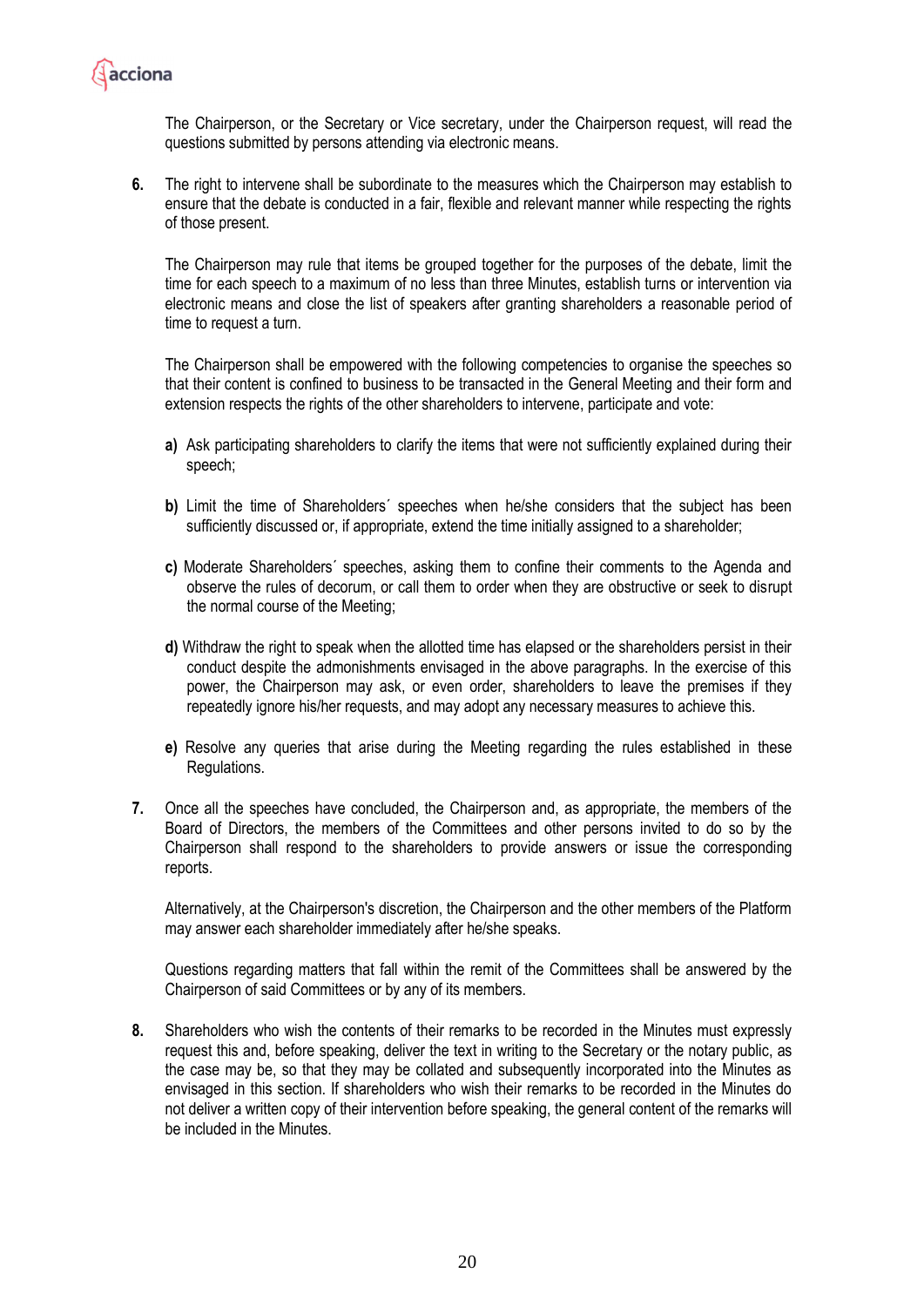

#### **Article 24. Request for information during the General Meeting**

- **1.** While speaking in the General Meeting, shareholders may request any information or clarifications they deem necessary to enable adequate comprehension and assessment of the matters included on the Agenda.
- **2.** Where possible, the information must be provided during the General Meeting by the Board of Directors or, by the Board Committees, when the matters fall under its scope of competence.
- **3.** If the answer cannot be provided at the time, the Board of Directors and, by delegation, the Managing Director, is obliged to provide that information in writing within seven days from the end of the General Meeting.
- **4.** Requests for information that are inadmissible in terms of the shareholder's right to information, or that the Chairperson of the Board of Directors considers would damage the Company´s interests if they were published, shall not be attended to during or after the General Meeting.
- **5.** Harm to the Company´s interests may not be claimed when the request is supported by shareholders who represent at least one quarter of the capital stock.

#### **Article 24 bis. Information on corporate governance**

During the ordinary General Meeting, in addition to distributing the Annual Corporate Governance Report in writing, shareholders will be informed verbally, in sufficient detail, of the most salient aspects of the Company's corporate governance and, in particular:

- **a)** Changes since the previous ordinary General Meeting.
- **b)** The specific reasons for which the Company does not follow any of the recommendations of the Corporate Governance Code, if they have not been identified in the Annual Corporate Government Report, and any of the alternative rules that apply in this area.

## **Chapter IV: ADJOURNMENT AND SUSPENSION OF THE General Meeting**

#### **Article 25. Adjournment of the General Meeting**

- **1.** The General Meeting may decide to adjourn the Meeting for one or more consecutive days, at the suggestion of the Board of Directors or of shareholders who represent at least one quarter of the capital stock in attendance. Regardless of the number of sessions in which the General Meeting is held, it shall be considered to be one single Meeting and one set of Minutes shall be drafted for all the sessions.
- **2.** In the event that the Meeting is extended, it shall not be necessary in the successive sessions to repeat compliance with the requirements envisaged by law or the Articles of Association for the meeting to be quorate. If any shareholders included in the attendance list created at the start of the Meeting do not attend the successive sessions, the majority required to adopt the resolutions shall still be determined by the data contained in that list.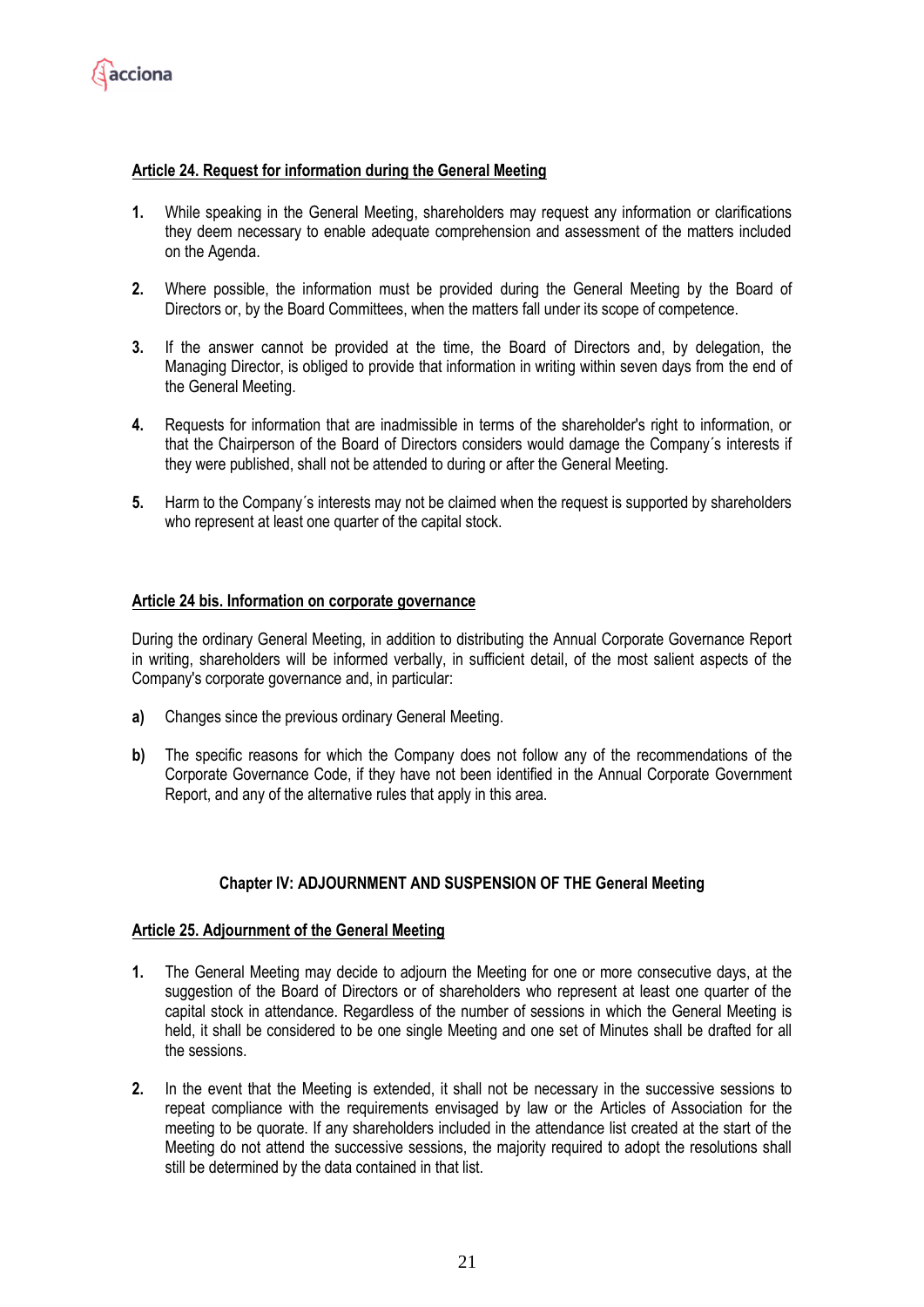

## **Article 26. Temporary suspension of the General Meeting**

- **1.** In the event that any disturbances significantly disrupt the good order of the Meeting or any other extraordinary circumstances temporarily impede the normal conduct of the Meeting, the Chairperson of the Board of Directors may resolve to suspend the session for the time he/she deems appropriate, in order to restore the conditions required for the Meeting to continue.
- **2.** In that case, the Chairperson may adopt the measures he/she deems fit to guarantee the safety of those present and prevent a repetition of circumstances which might again perturb the Meeting.

## **Chapter V: ADOPTION OF RESOLUTIONS**

#### **Article 27. Form of adopting resolutions**

- **1.** Each item on the Agenda will be put to the vote separately, in the manner decided by the Chairperson, by either roll call vote or secret ballot. The Chairperson of the General Meeting is responsible for organising the details of voting and, if he/she deems it appropriate, designating two or more scrutineers. It will not be necessary for the Secretary to read the motions whose texts had been made available to the shareholders at the beginning of the session, except when requested by any shareholder or when deemed appropriate by the Chairperson. In any event, the shareholders will be informed of the agenda item to which each motion being voted refers.
- **2.** Motions which are substantially independent must be voted on separately. Without prejudice to the foregoing, the Chairperson of the General Meeting may rule that the motions corresponding to various items on the Agenda be put to the vote as a block, in which case the outcome of the vote will be understood to have been reproduced individually for each motion if none of the attendees express a wish to vote differently on any individual proposal.

In the event that a shareholder expresses a different vote or abstention regarding any or all of the resolutions that are put to the vote as a block, his/her vote or abstention, and the outcome of the vote which, consequently, corresponds to each proposal, will be entered in the Minutes.

In any case, proposals concerning the appointment, ratification, re-appointment or removal of each director and, in the case of amendments to the Articles of Association, each article or group of articles that are substantially independent, for example, a chapter dealing with homogeneous matter, or a set of articles regulating the same matter or several interdependent provisions, will be voted on separately.

- **3.** The same rules will apply to votes regarding any proposals made by shareholders that are not in the Agenda.
- **4.** Each share gives one vote.
- **5.** To determine the outcome of each vote, the following system will be applied:
	- **a)** With regard to motions on items on the agenda, all shares present or represented at the meeting will be deemed to vote in favour, less those shares whose owners or representatives inform the Secretary, or the notary public, if present, by a personal statement or notification prior to the Meeting by means of a vote by postal mail, electronic mail or other means of distance communication in accordance with these Regulations, that they are voting against, casting a blank vote, or abstaining in connection with the motion. In the event that there are several proposals relating to the same subject, the proposal by the Board of Directors must be voted on first, followed by the other proposals in the chronological order in which they were communicated to the Company.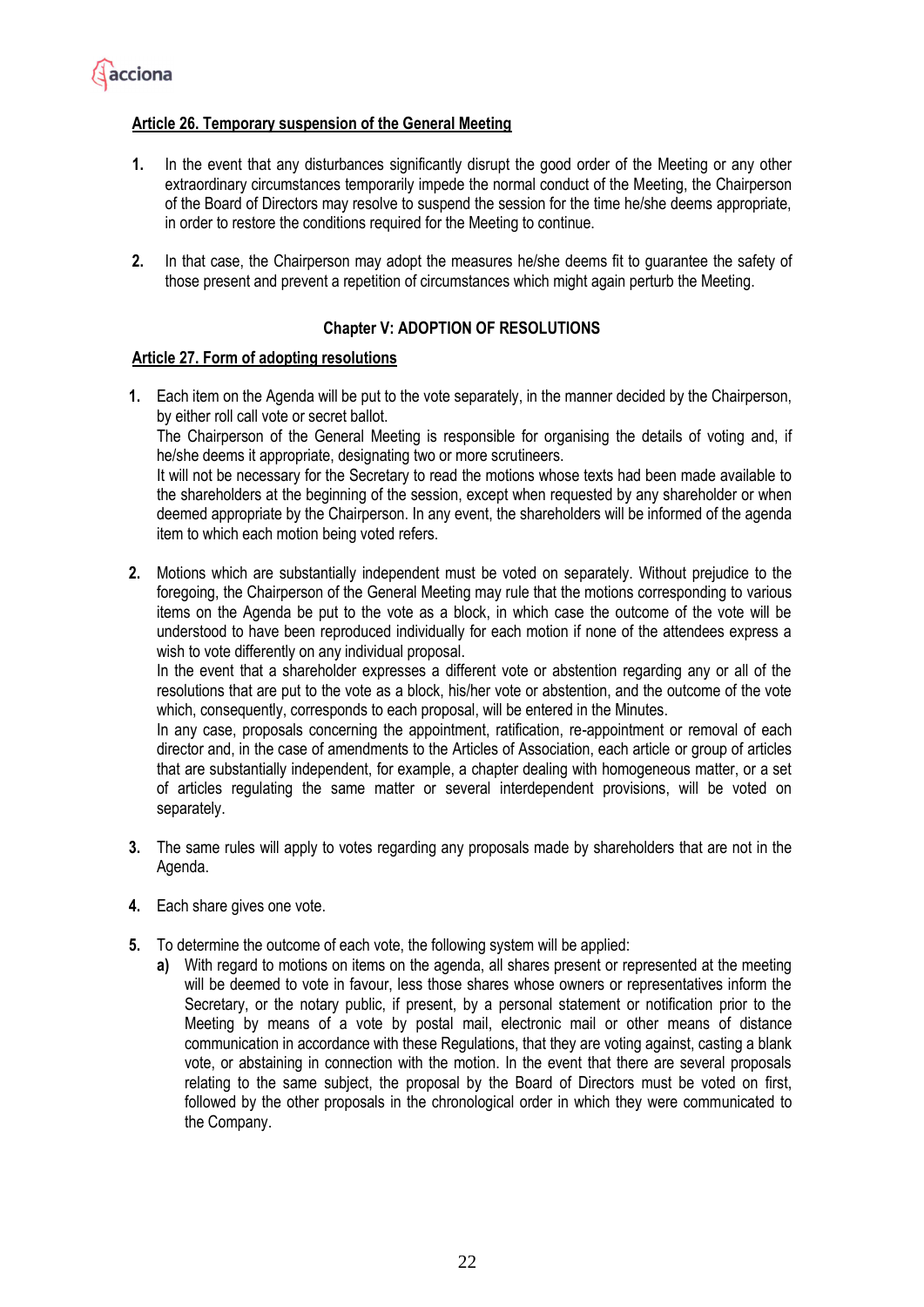

**b)** With regard to motions on items that are not on the agenda, all shares present or represented at the meeting will be deemed to vote against, less those shares whose owners or representatives inform the Secretary, or the notary public, if present, by a personal statement or notification prior to the Meeting by means of a vote by postal mail, electronic mail or other means of distance communication in accordance with these Regulations, that they are voting in favour. In the event that there are several motions relating to the same item, they will be voted on in the chronological order in which they were communicated to the Company.

Exceptionally, depending on the circumstances, the platform of the General Meeting may decide to depart from the system for adopting resolutions defined in the preceding paragraph and to replace it with another system which provides evidence that the necessary votes in favour for approval have been obtained and enables the outcome of the vote to be entered in the Minutes. In this regard, if circumstances so advise, the Chairperson may decide that proposals corresponding to several items of the agenda be submitted for a vote together, in which case, the result of the vote will be understood as reproduced individually for each proposal, notwithstanding the right of each person attending to change their vote in relation to any one of them. In that case, the minutes will record any modifications of votes stated by each of the persons attending and the result of the vote corresponding to each proposal as a result.

- **6.** Motions will be adopted by a simple majority of the votes of the shareholders present or represented at the General Meeting, adopted being understood to mean that the votes in favour by the capital present or represented exceed those against. This does not apply to cases in which the law or the Articles of Association require a larger majority.
- **7.** Regardless of the system used to determine the vote, the confirmation by the General Meeting Platform that there are sufficient votes in favour to reach the majority required in each case will enable the Chairperson to declare the corresponding motion to have been passed.
- **8.** When the vote was cast by shareholders via electronic means, the Company will be obliged to send or make available to the shareholder casting the vote, an electronic confirmation of receipt of the same. Likewise, shareholders, their representative and the end beneficiary will be able to request, within a term of one month as of the date of the General Meeting, confirmation that their votes were recorded and counted correctly, unless they already have this information.

## **Chapter VI: CONCLUSION OF THE General Meeting**

#### **Article 28. Declaration of the conclusion of the General Meeting**

After the proposed resolutions have been voted upon and the outcome of the vote has been announced by the Chairperson, the Meeting shall conclude and the Chairperson shall adjourn the session.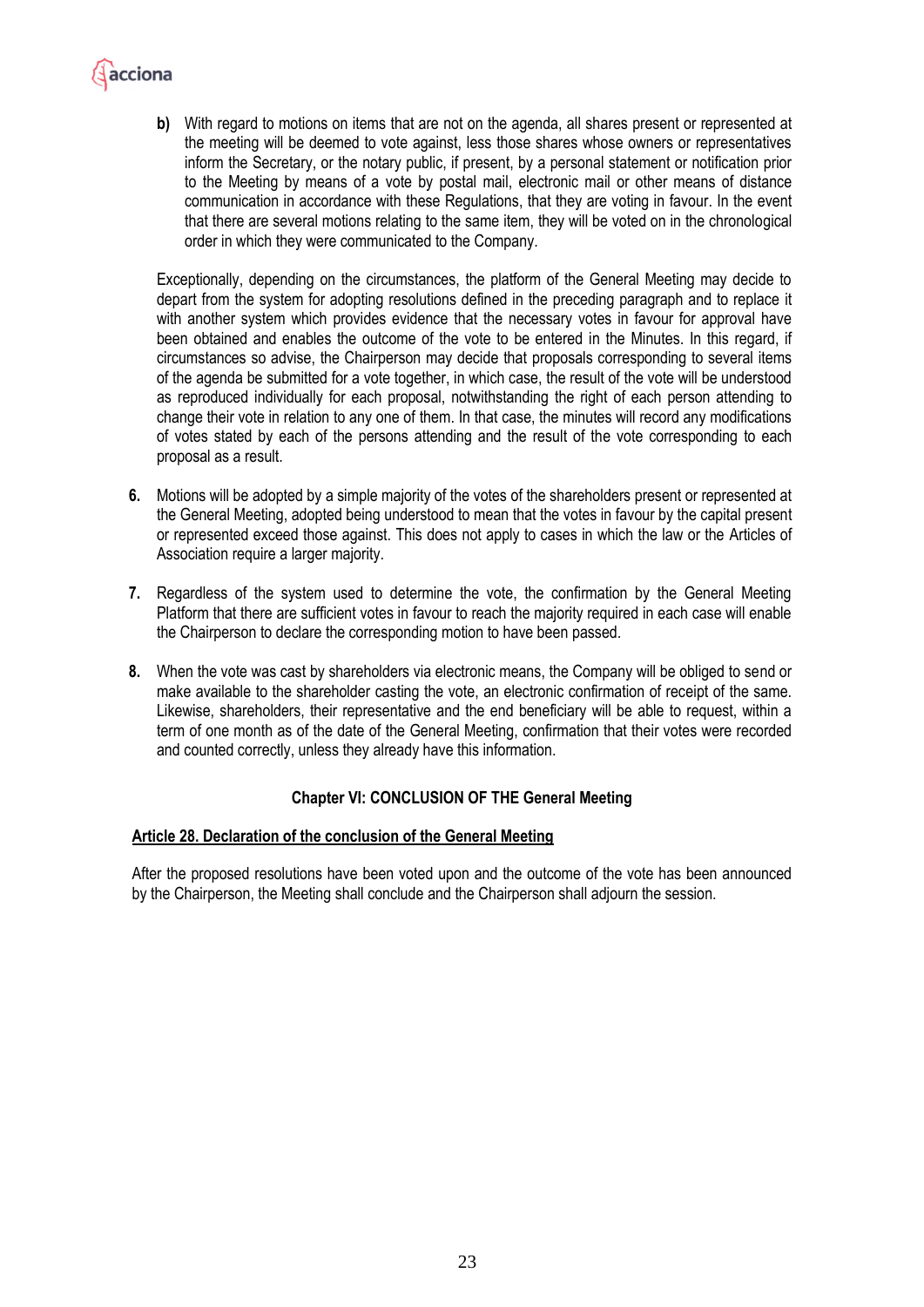

## **TITLE VII: DOCUMENTATION AND PUBLICATION OF THE GENERAL MEETING RESOLUTIONS**

#### **Article 29. Minutes and certificates**

**1.** The minutes of the General Meeting will be taken by the Secretary of the General Meeting and will be approved by the General Meeting itself upon conclusion.

Alternatively, if so decided by the Chairperson, the minutes may be approved within fifteen days by the Chairperson and two meeting officers, one representing the majority and the other the minority.

- **2.** Once approved, the minutes will be signed by the Secretary and countersigned by the Chairperson. All the foregoing is notwithstanding the provisions of current legislation in the event that a notary public is engaged to attend and minute the meeting (this intervention will be necessary in the case of Meetings held via electronic means only).
- **3.** The Secretary of the Board of Directors, or the Vice-Secretary, will issue certificates of the motions adopted by the General Meeting, which will be countersigned by the Chairperson, or the Vice-Chairperson, of the Board of Directors.
- **4.** Any shareholder or proxy at a General Meeting is entitled to request a certificate of the resolutions adopted and of the minutes.

#### **Article 30. Publication of resolutions**

- **1.** The shareholders may reveal the resolutions adopted by the last General Meeting and other information on the implementation thereof through the Company's website, in addition to the pertinent legal and regulatory means of disclosure in each case.
- **2.** The approved resolutions and the results of the vote will be published in full on the website within five days following the end of the general meeting.
- **3.** Those resolutions that can be registered will be submitted for registration with the Business Register within one month, or a lesser period imposed by law for certain resolutions..
- **4.** The Company will notify the National Security Market Commission (CNMV) of the resolutions adopted by the General Meeting, either verbatim or through a content's summary.

#### **Article 31. Electronic Shareholders' Forum.**

**1.** An Electronic Shareholders' Forum must be created on the Company's website, which can be accessed, with the appropriate guarantees, by individual shareholders and any voluntary associations that are created, with a view to facilitating communication prior to the General Meetings. Proposals for a supplement to the notice of meeting may be published in the Forum, as well as requests for support for such proposals, initiatives to achieve the percentage necessary to exercise minority rights allowed by law, and offers and solicitations of proxies.

Shareholders may create specific, voluntary associations to exercise their rights and better defend their common interests. Shareholders associations must be registered in the Mercantile Registry and, purely for the purposes of public disclosure, in a special registry created for this purpose at the Spanish National Securities Market Commission.

The Rules of Procedure of the Electronic Shareholders' Forum, which have been approved by the Board of Directors and are binding upon all shareholders, are available on the Company's website.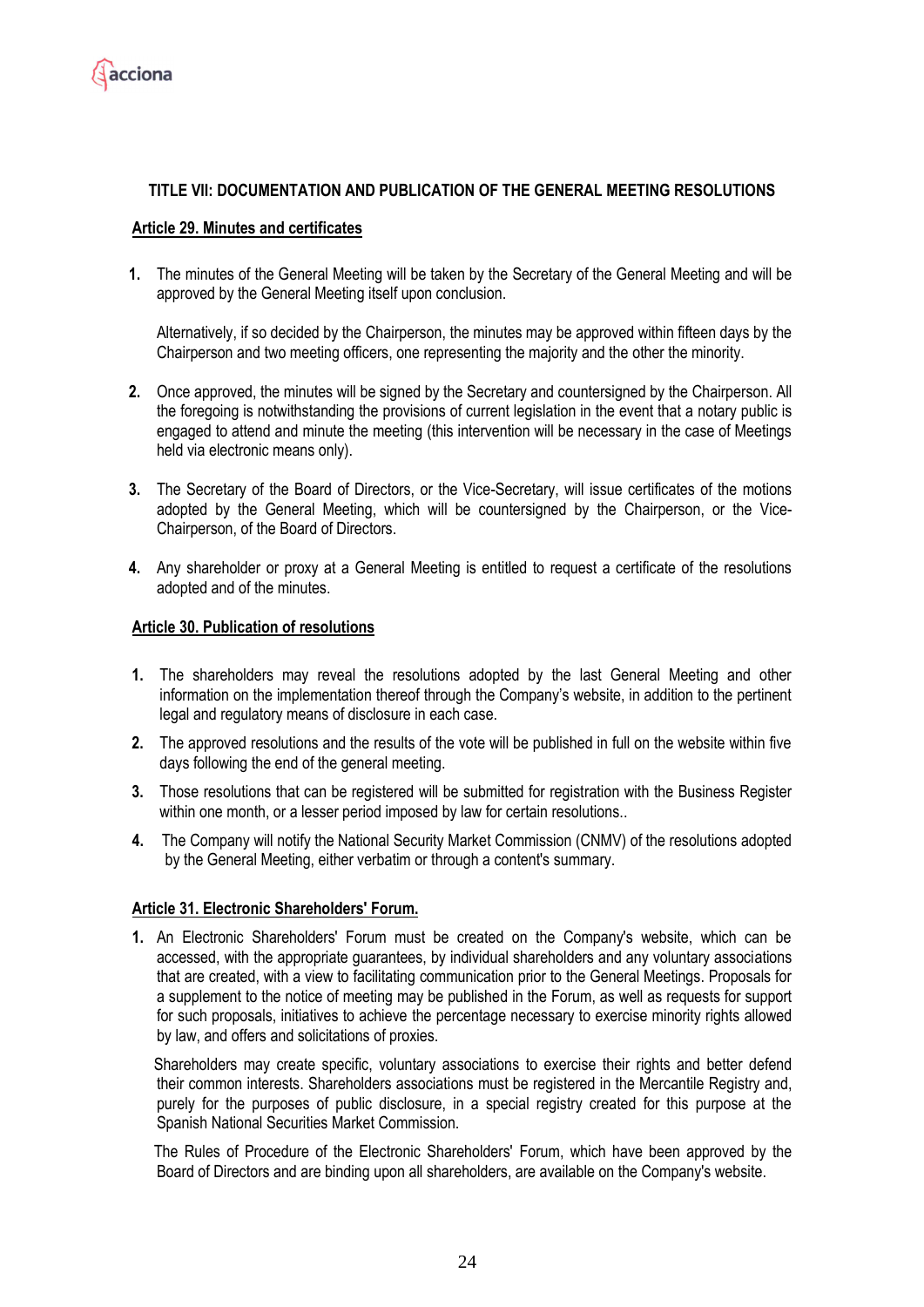

To access the forum and use its applications, shareholders and voluntary shareholder associations must register as "Registered Users", accrediting both their identity and their standing as shareholders or voluntary associations of shareholders under the terms and conditions set forth on the Company website, using the corresponding registration form.

Access by registered users to the Forum is conditional upon them retaining, at all times, their status as a shareholder or as a duly established and registered voluntary association.

**2.** The Board of Directors is responsible for establishing the information to be made available on the website, in accordance with law's implementing regulations.